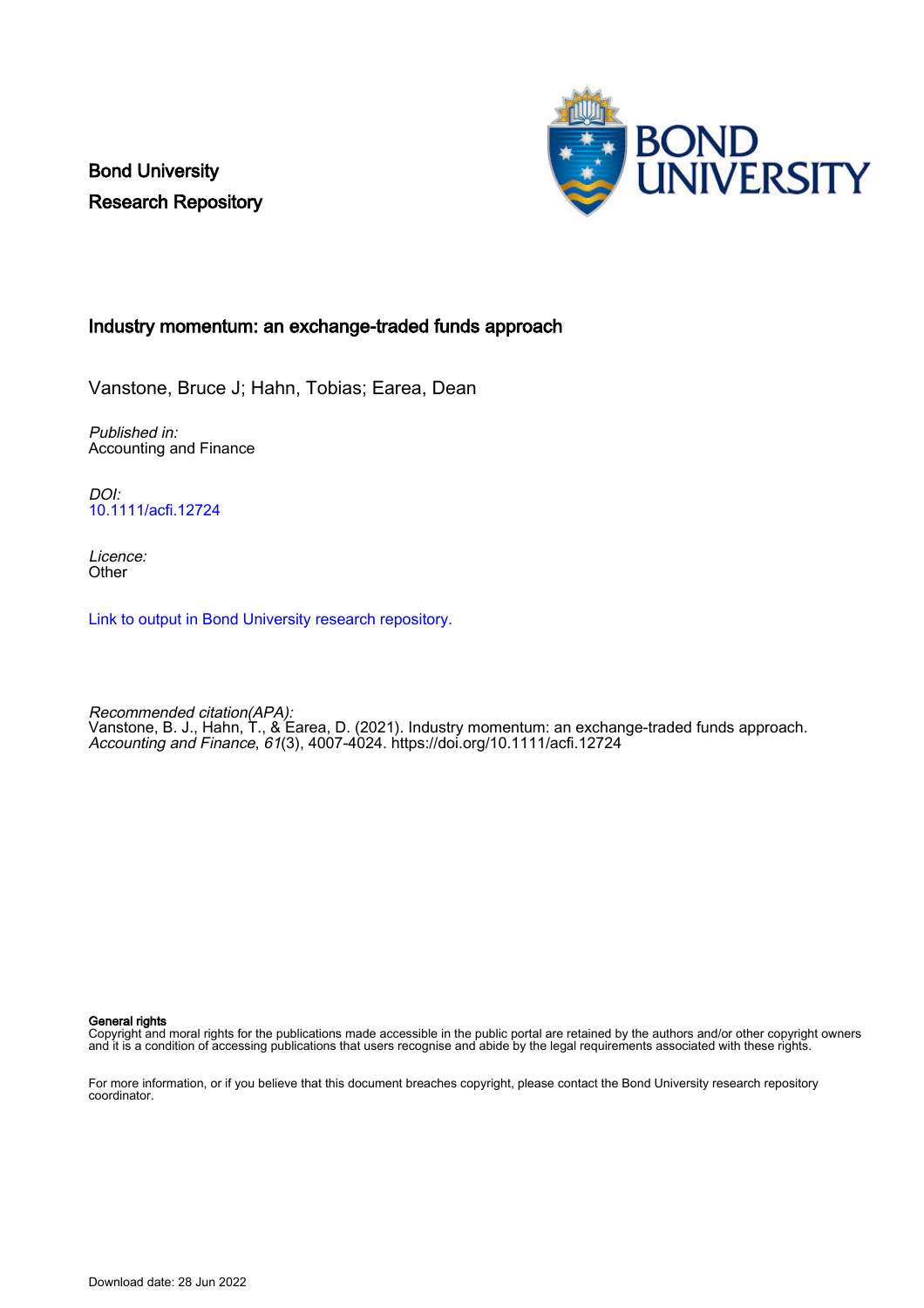# Industry Momentum: An Exchange-Traded Funds approach

Author Details:

First Author and Corresponding Author: Bruce J. Vanstone, Bond University, Australia<sup>1</sup>

Second Author: Tobias Hahn

Third Author: Dean Earea, Bond University, Australia

### Abstract

Stock price momentum is a well-documented anomaly in many of the world's equity markets, and refers to the excess returns due to buying(selling) past winner(loser) stocks. Industry momentum refers to the excess returns due to buying(selling) stocks from past winner(loser) industries, and has been demonstrated to be more profitable than individual stock momentum in the US. We investigate whether industry momentum can be captured by investing within a much smaller set of Sector ETFs. We find that the performance and character of Sector ETFbased industry momentum portfolios is very different to stock momentum portfolios, and the strong performance of an unexpected group of Sector ETF momentum portfolios remain robust after controlling for risk.

## **Keywords**

-

## Momentum, ETF, Economic viability

<sup>1</sup> Bruce Vanstone, Email: **bvanston@bond.edu.au**, Phone: +61 7 55953394, Address: Bond University, Gold Coast, QLD, 4229, Australia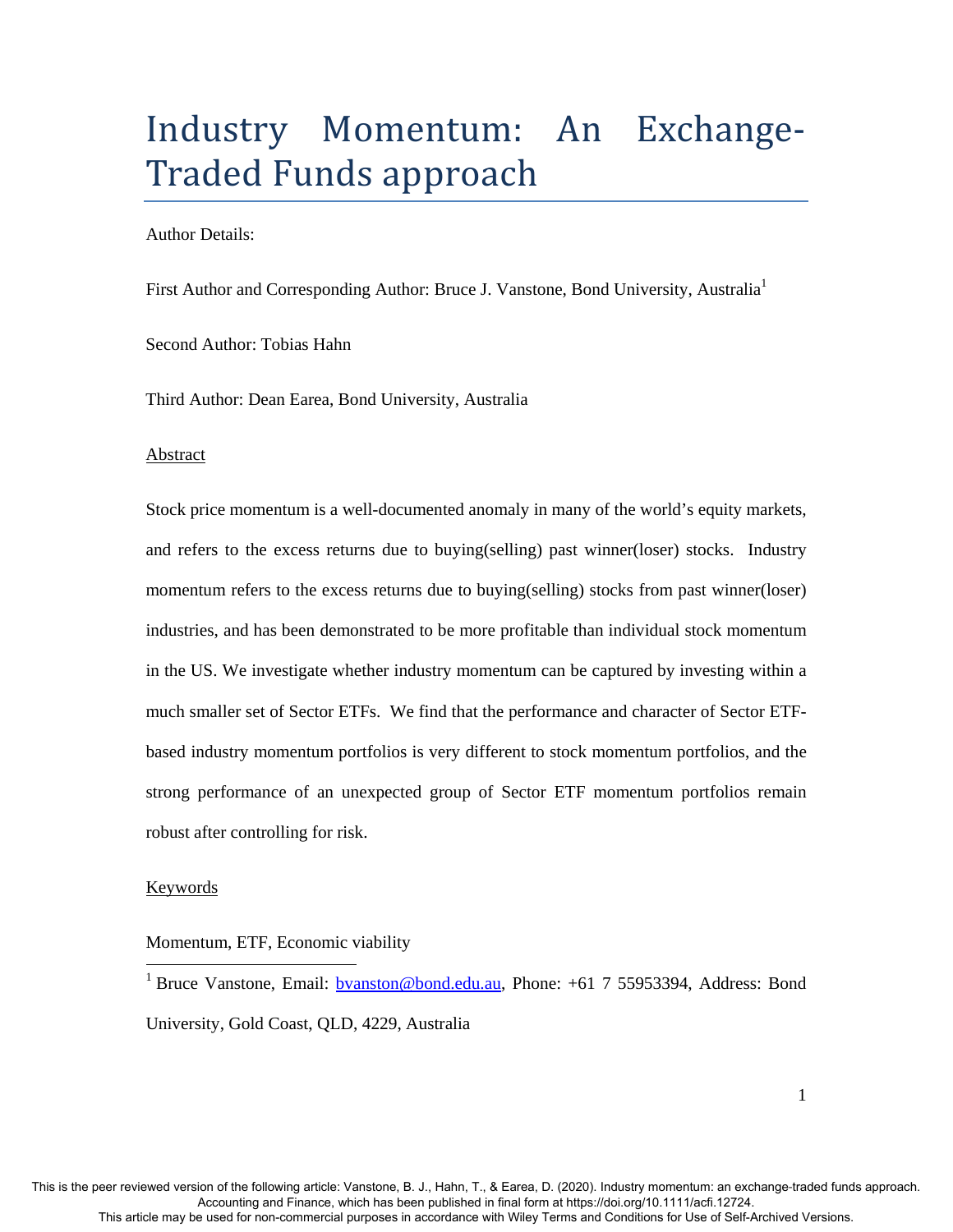JEL Classification

G11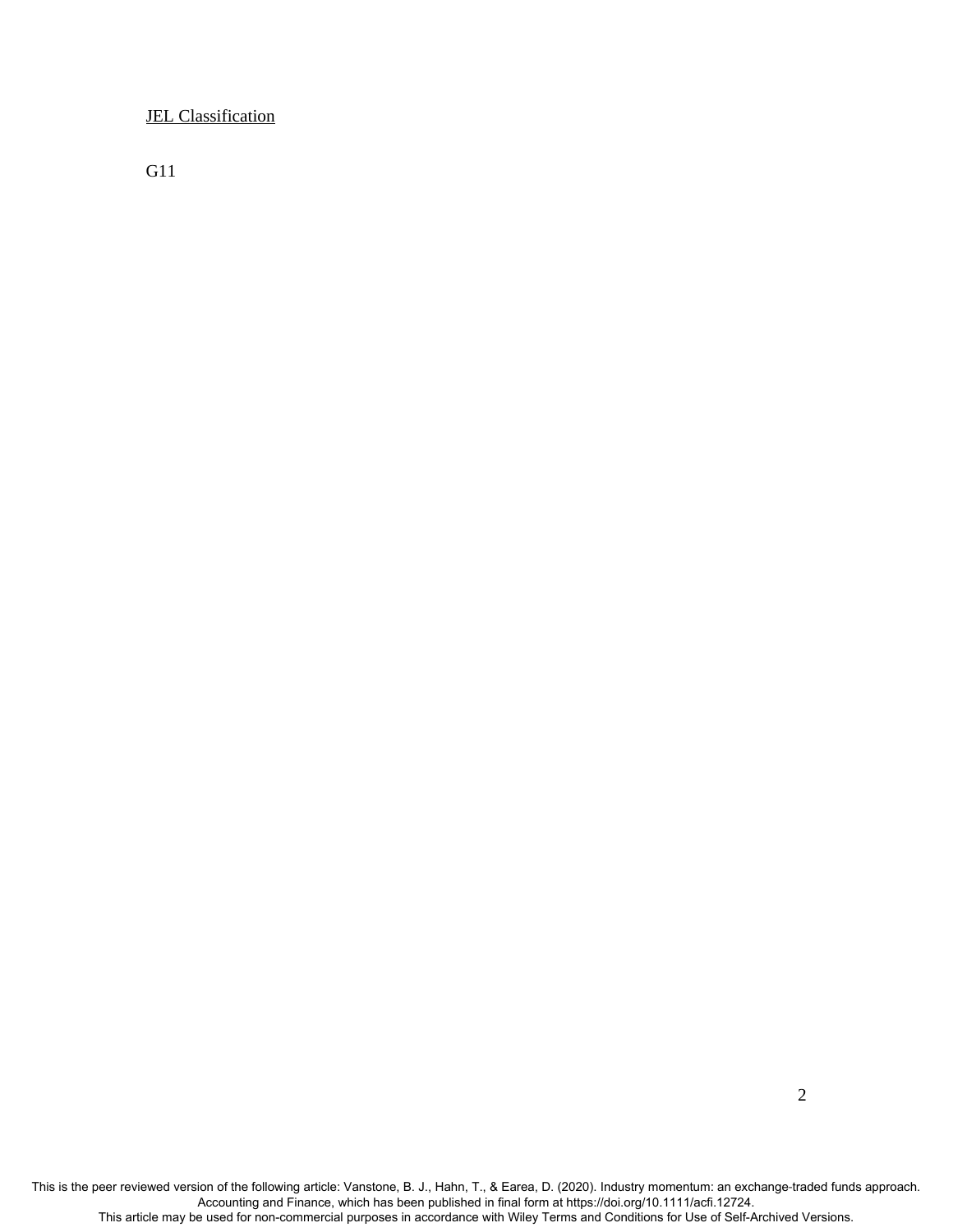## 1 **Introduction**

As an investment anomaly, momentum refers to the abnormal returns due to buying past winners and selling past losers. In their seminal work, Jegadeesh  $\&$  Titman (1993) (hence referred to as J&T) document momentum as a zero cost investment strategy, in which shorting loser stocks provides funds for buying winner stocks.

This paper focuses on industry momentum, as originally documented by Moskowitz and Grinblatt (Moskowitz and Grinblatt 1999) (hence referred to as M&G). Industry momentum is defined as the abnormal returns due to buying stocks from past winner industries and selling stocks from past loser industries. M&G document a strong and prevalent momentum effect in the industry components of stock returns which subsumes much of the individual stock momentum anomaly.

In particular, M&G document:

- 1. Industry portfolios exhibit significant momentum even after controlling for size, book-to-market equity, individual stock momentum, the cross-sectional dispersion in mean returns, and potential microstructure influences
- 2. Momentum profits from individual equities are significantly weaker and often statistically insignificant after adjusting for industry effects
- 3. Industry momentum strategies are more profitable than individual stock momentum strategies
- 4. Industry momentum strategies are robust to various specifications and methodologies, and appear profitable even among the largest, most liquid stocks
- 5. Profitability of industry momentum over intermediate horizons is predominantly driven by long positions, in contrast to individual stock momentum, which is often driven by selling past loser, often less liquid stocks
- 6. Unlike stocks, industry momentum is strongest at short term (1 month) horizon, tends to dissipate around 12 months, and reverses at longer horizons.

M&G form 20 value-weighted industry portfolios based on 2-digit SIC codes using CRSP

and Compustat monthly data between July 1963 and July 1995. They then further form 6/6

momentum portfolios by investing long(short) in the top(bottom) 3 industries. M&G suggest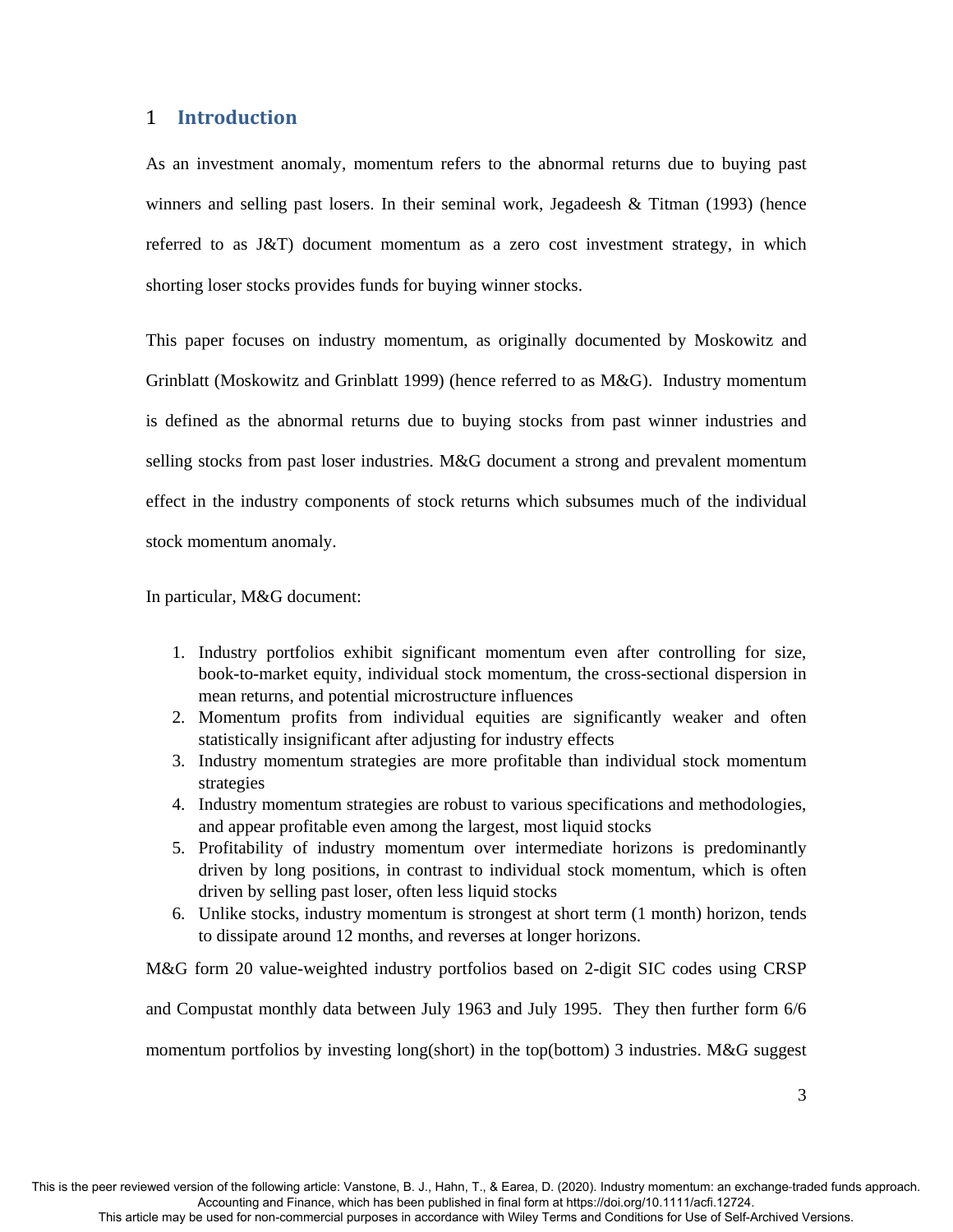individual stock momentum is not very well diversified as winners and losers tend to be from the same industry, and conclude that industry-based strategies are more profitable and more implementable. Finally, M&G raise the question of the extent to which the transaction costs incurred through buying and selling many stocks may affect returns.

The motivation of this paper is to investigate the investment performance of industry momentum strategies using Exchange Traded Funds (ETFs), and to determine whether the beneficial aspects of industry momentum can be captured using ETFs with a substantially reduced turnover and implementation cost.

ETFs represent a cost effective approach to buying baskets of stocks, are highly liquid, and are historically available as sector-based investment products (State Street Global Advisors 2016). Thus, buying/selling Sector ETFs rather than the equity members of industry groupings appears to be offer a potentially lower cost approach to implementing investment strategies based on industry momentum with substantially greater capacity for investment.

Using ETFs to assess the performance of industry momentum has a number of distinct benefits (Madura and Ngo 2008). ETFs can represent specific sectors or indices which appeals to investors and leads directly to implementing industry momentum strategies; ETF prices are tied to NAV (unlike closed-end funds); ETFs are structured as trusts to minimize tax distributions; ETFs provide greater tax benefits as they generate fewer capital gains as a result of lower turnover (which only reflects changes in underlying indexes); expenses are low due to passive investment approach (as opposed to the active management style of mutual funds); ETFs can be traded any time the exchange is open (unlike mutual funds); ETFs can be used for shorting and ETFs are widely traded, resulting in relatively low transaction costs and lower management fees, particularly for index ETFs.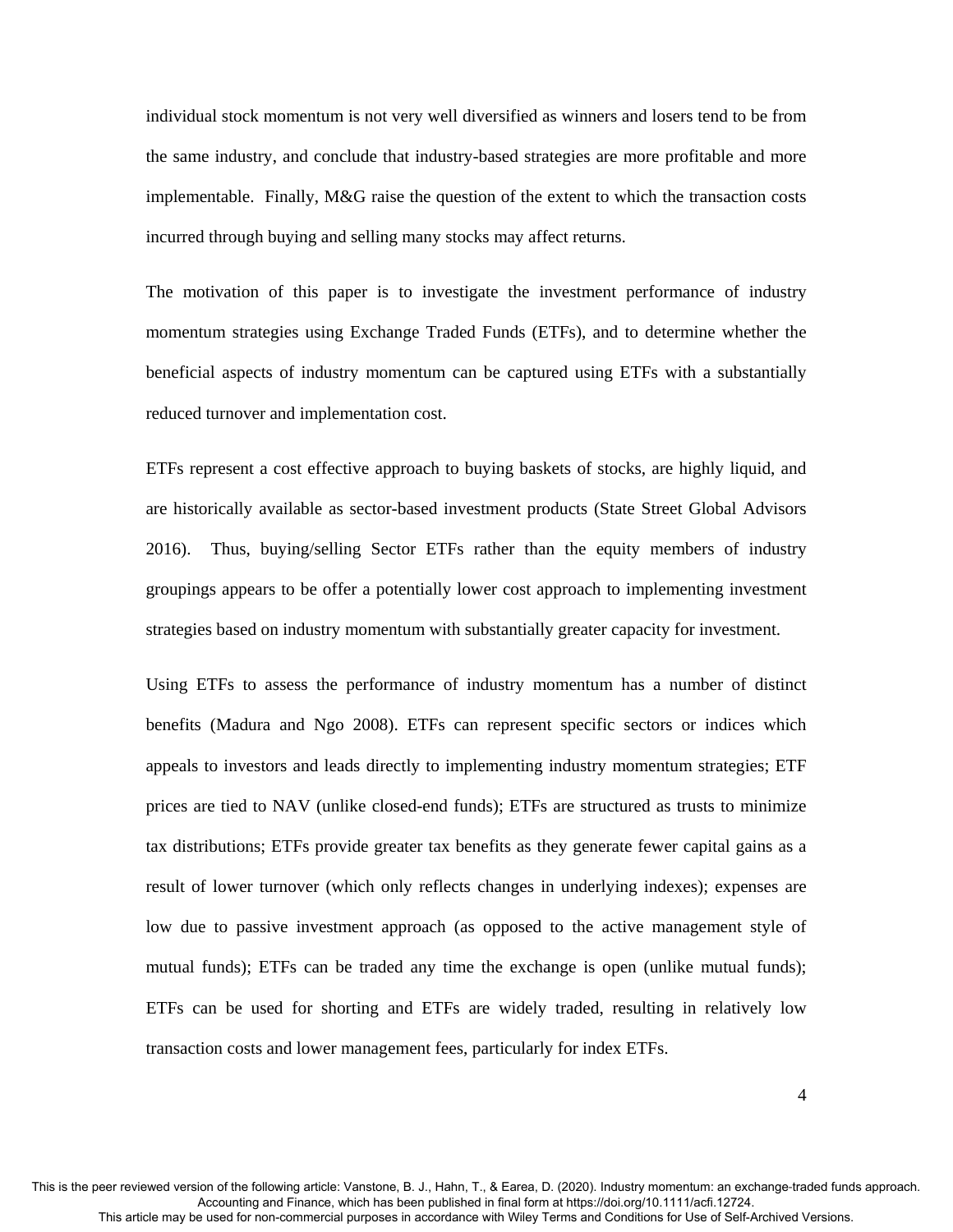The paper proceeds as follows: Section 2 provides a detailed literature review covering prior work in industry momentum addressing potential momentum sources, differences from stock momentum, and empirical tests of performance using indices, mutual funds, and ETFs. Section 3 details the methodology, briefly covering the standard J&T (Jegadeesh and Titman 1993) momentum implementation framework. Section 4 details the results and analysis, whilst Section 5 presents concluding comments.

## 2 **Literature Review**

There is now considerable academic evidence to support the existence of the momentum anomaly. Abnormal momentum returns have been demonstrated in US Equities (Jegadeesh and Titman 1993; Asness 1994), foreign markets and emerging markets (Rouwenhorst 1998; Rouwenhorst 1999; Chan, Hameed, and Tong 2000; Griffin, Ji, and Martin 2004; Griffin, Ji, and Martin 2003; Vanstone and Hahn 2015), commodities (Miffre and Rallis 2007), real estate (Stevenson 2002; Beracha and Skiba 2011), FX (Menkhoff et al. 2012; Okunev and White 2003), indices (Bhojraj and Swaminathan 2006; Asness, Liew, and Stevens 1997), government (Asness, Moskowitz, and Pedersen 2013) and corporate bonds (Jostova et al. 2013). Momentum has been demonstrated across asset classes (Blitz and Vliet 2008), countries (Naranjo and Porter 2010) styles (Asness, Moskowitz, and Pedersen 2013), and within industries (Moskowitz and Grinblatt 1999). There is also considerable evidence that momentum investment has gained traction within the funds management community (Burch and Swaminathan 2001; Boni and Womack 2006; Breloer, Scholz, and Wilkens 2014).

Prior work on industry momentum has focused on potential sources of abnormal returns, and the selection and performance assessment of possible investment vehicles.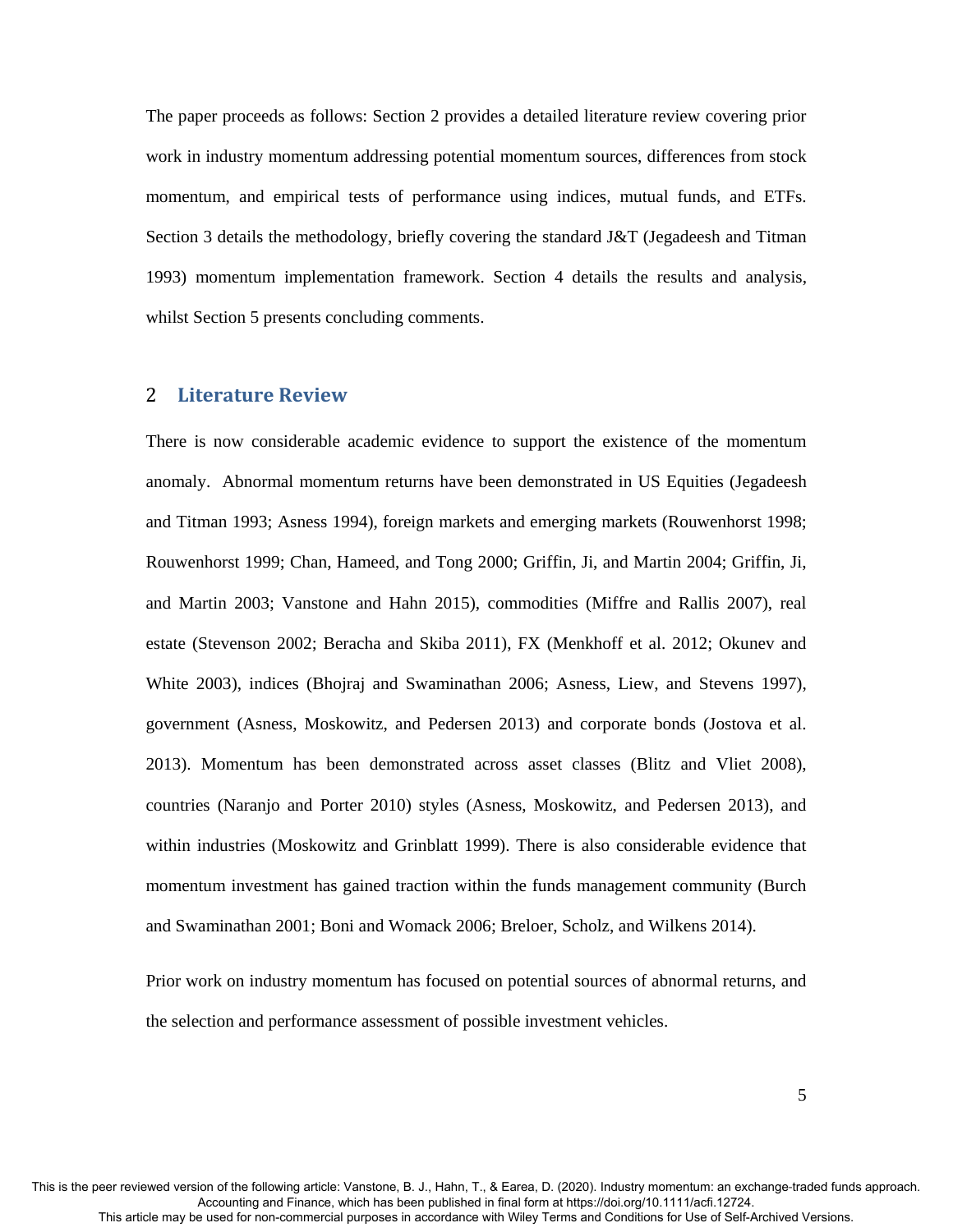Primary sources of industry momentum returns are uncertain, and proposed explanations mainly relate to either delayed reaction to the traditional Fama-French factors (Du and Denning 2005), firm productivity (Chen, Wu, and Zhang 2007), time-varying serial correlation (Du and Watkins 2007), industry growth (Safieddine and Sonti 2007), structural changes (Chui, Titman, and Wei 2003; Kalotychou, Staikouras, and Zhao 2014) and herding (Demirer, Lien, and Zhang 2015).

In their original work using US data, M&G documented a strong and prevalent momentum effect in the industry component of stock returns which accounts for much of the individual stock momentum anomaly. As industries themselves are not directly investible, M&G invested in the constituent members of industries. This approach is reasonably common (Scowcroft and Sefton 2005), including for foreign countries (Gupta, Locke, and Scrimgeour 2010; Li et al. 2014; Nijman, Swinkels, and Verbeek 2004; Narayan et al. 2014). Alternatives to investing in the stocks within an industry grouping include investing in indices (Menkhoff and Schmeling 2004), mutual funds (O'Neal 2000; Avramov and Wermers 2006; Kaminsky, Lyons, and Schmukler 2004; Sapp 2011; Madura and Bers 2002) or ETFs (Madura and Ngo 2008; De Jong and Rhee 2008; Velissaris 2010; Dolvin and Kirby 2011; Dimkpah and Ngassam 2013; Andreu, Swinkels, and Tjong-A-Tjoe 2013; Tse 2015).

Typically, within industry momentum research using indices, actual index returns have been used to calculate returns to industry momentum portfolios, and as indices are untradeable, this leads to unrealistic results. The primary disadvantage to implementing industry momentum using mutual funds is that they are generally actively managed, and therefore, may not accurately represent the returns of the relevant industries. Prior research suggests ETFs appear to provide the best investment vehicle, they are tradeable, deep, and are designed to reflect the underlying industry or index.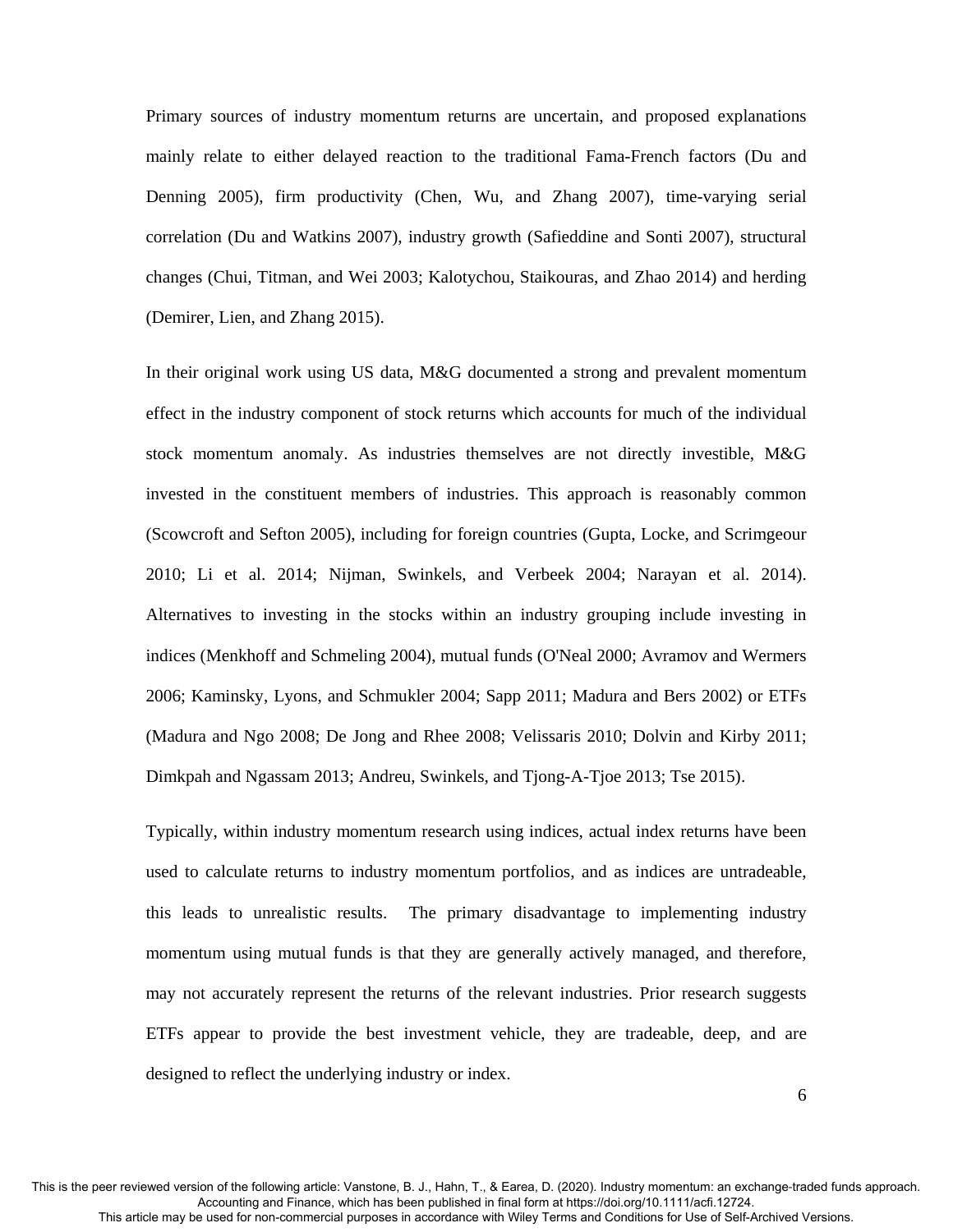Madura & Ngo (Madura and Ngo 2008) attempt to provide a rationale for understanding how momentum may occur in an ETF context. To the extent that momentum is a result of correction to low or high stock fundamentals, then it is unlikely to be found in ETFs. If momentum is related to under-reaction, then it needs news, which is more apparent for stocks than ETFs. To the extent that momentum is based on stock selection criteria (like in an active mutual fund), then ETFs are passive so there is no active stock selection. The authors speculate that momentum could only possibly exist within ETFs due to herding behaviour.

## 3 **Methodology**

The security universe for this study is the nine S&P500 Sector ETFs from State Street (State Street Global Advisors 2016). Data are sourced from Bloomberg and cover the period January 2000 to December 2015 inclusive. We follow the traditional J&T methodology by creating monthly overlapping portfolios, formed according to the J/S/K methodology. Conceptually, in constructing overlapping portfolios, a portfolio with K months holding period at time *t* is a composite portfolio consisting of K subparts. Each month, 1/K holdings are revised, meaning that at the end of month *t*+1, the portfolio previously constructed at time *t*+1-K will be liquidated and replaced with a new portfolio. Unlike the traditional decile portfolios commonly formed in tests of stock momentum, this paper buys(sells) the highest(lowest) ranked ETF over the historical J month period. Zero cost portfolios are formed for the subsequent K months. For more details on the overlapping portfolio approach, see Jegadeesh & Titman (Jegadeesh and Titman 1993).

As in the majority of momentum literature, we calculate and present raw monthly returns and present a more detailed analysis of a specific portfolio pair. In traditional stock momentum,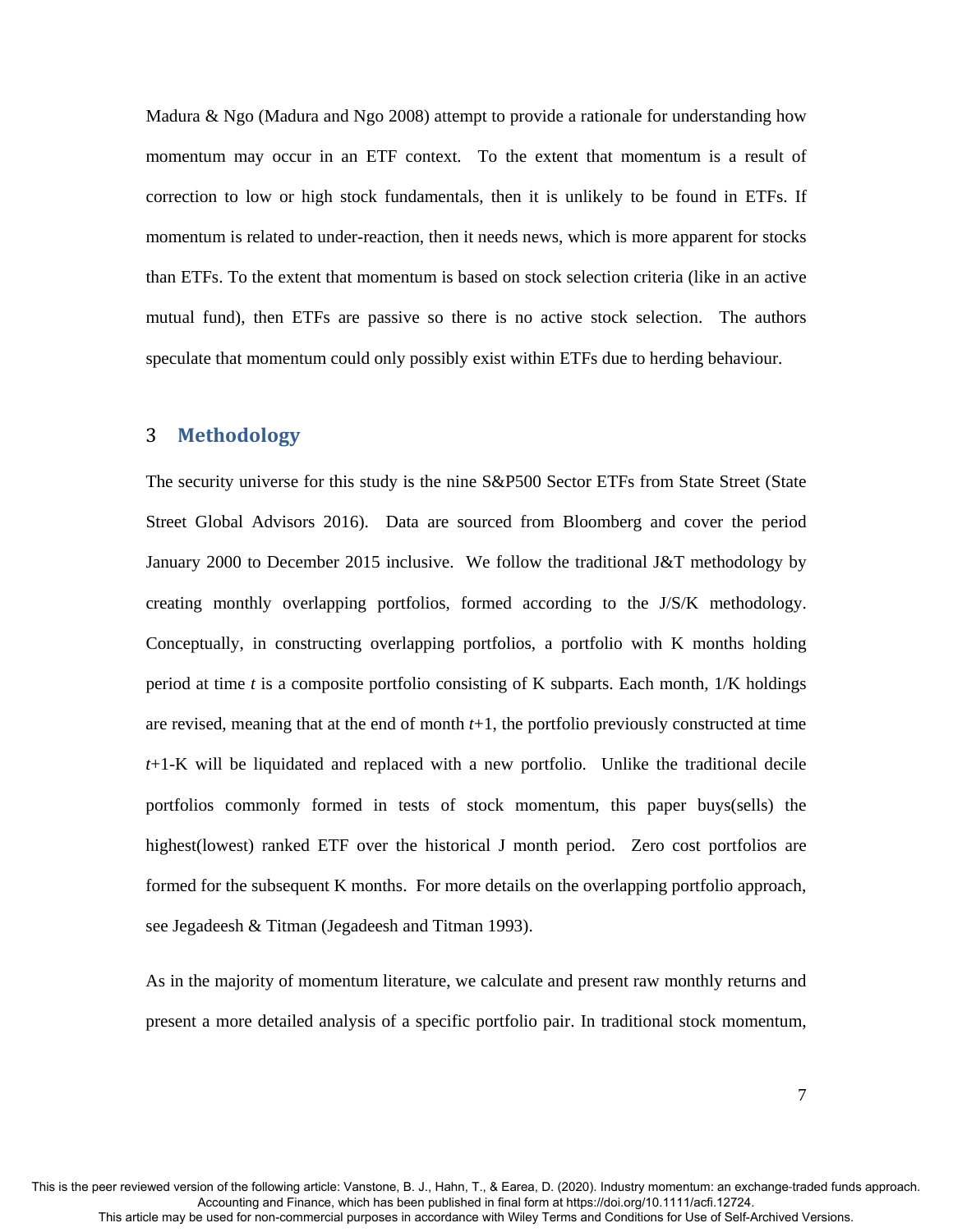this would be the 6/0/6 and 6/1/6 portfolios, however, our analysis suggests these are not the appropriate portfolios to analyze for Sector ETF momentum.

The basic statistical properties of the State Street ETF returns used in this study are shown in Table 1. Table 2 shows the yearly turnover in these ETFs, indicating their market depth and hence opportunity to accomodate larger funds.

| Sectors                 | Ticker     | Average | Volatility | Skewness | Kurtosis | Min      | Max   |
|-------------------------|------------|---------|------------|----------|----------|----------|-------|
| Materials               | <b>XLB</b> | 0.74    | 6.32       | 0.05     | 1.43     | $-22.40$ | 24.71 |
| Energy                  | <b>XLE</b> | 0.85    | 6.31       | $-0.13$  | 0.47     | $-18.80$ | 19.14 |
| <b>Financials</b>       | <b>XLF</b> | 0.37    | 6.33       | $-0.44$  | 2.83     | $-26.20$ | 21.79 |
| Industrials             | XLI        | 0.68    | 5.41       | $-0.28$  | 1.48     | $-18.25$ | 18.07 |
| Information Tech        | <b>XLK</b> | 0.40    | 6.99       | $-0.32$  | 1.48     | $-24.91$ | 24.77 |
| <b>Consumer Staples</b> | <b>XLP</b> | 0.56    | 3.53       | $-0.82$  | 1.32     | $-12.61$ | 9.13  |
| Utilities               | <b>XLU</b> | 0.59    | 4.37       | $-0.70$  | 1.31     | $-14.72$ | 13.22 |
| Health                  | <b>XLV</b> | 0.67    | 4.05       | $-0.45$  | 0.99     | $-14.48$ | 11.60 |
| Consumer Discr.         | <b>XLY</b> | 0.76    | 5.40       | $-0.15$  | 0.79     | $-17.63$ | 18.52 |

**Table 1 Summary ETF Statistics** 

|      | <b>XLB</b> | XLE    | <b>XLF</b> | XLI    | <b>XLK</b> | <b>XLP</b> | XLU   | <b>XLV</b> | <b>XLY</b> |
|------|------------|--------|------------|--------|------------|------------|-------|------------|------------|
| 1999 | 312        | 876    | 1002       | 241    | 5455       | 361        | 131   | 181        | 198        |
| 2000 | 362        | 2031   | 2453       | 340    | 6842       | 711        | 465   | 296        | 758        |
| 2001 | 364        | 2247   | 3554       | 322    | 5327       | 489        | 288   | 195        | 949        |
| 2002 | 1639       | 1644   | 10296      | 834    | 4390       | 660        | 743   | 542        | 1448       |
| 2003 | 1941       | 1993   | 10284      | 1472   | 2427       | 800        | 1860  | 808        | 1133       |
| 2004 | 5381       | 13296  | 18860      | 3669   | 2659       | 2001       | 3381  | 2724       | 2352       |
| 2005 | 11704      | 140659 | 43735      | 5363   | 4484       | 3949       | 10032 | 5058       | 5554       |
| 2006 | 22237      | 266313 | 53382      | 9597   | 8912       | 7508       | 19123 | 8461       | 8695       |
| 2007 | 52652      | 318306 | 297032     | 31417  | 14900      | 11329      | 42410 | 14799      | 22013      |
| 2008 | 100670     | 501534 | 761124     | 62593  | 33193      | 24433      | 43101 | 29318      | 43071      |
| 2009 | 56794      | 267177 | 386456     | 56034  | 32132      | 28266      | 37649 | 35914      | 38147      |
| 2010 | 83734      | 230821 | 329982     | 107545 | 57936      | 39322      | 41167 | 52307      | 59709      |
| 2011 | 115610     | 341129 | 298758     | 161346 | 71648      | 60116      | 55122 | 79328      | 74125      |

8

This is the peer reviewed version of the following article: Vanstone, B. J., Hahn, T., & Earea, D. (2020). Industry momentum: an exchange‐traded funds approach. Accounting and Finance, which has been published in final form at https://doi.org/10.1111/acfi.12724.

This article may be used for non-commercial purposes in accordance with Wiley Terms and Conditions for Use of Self-Archived Versions.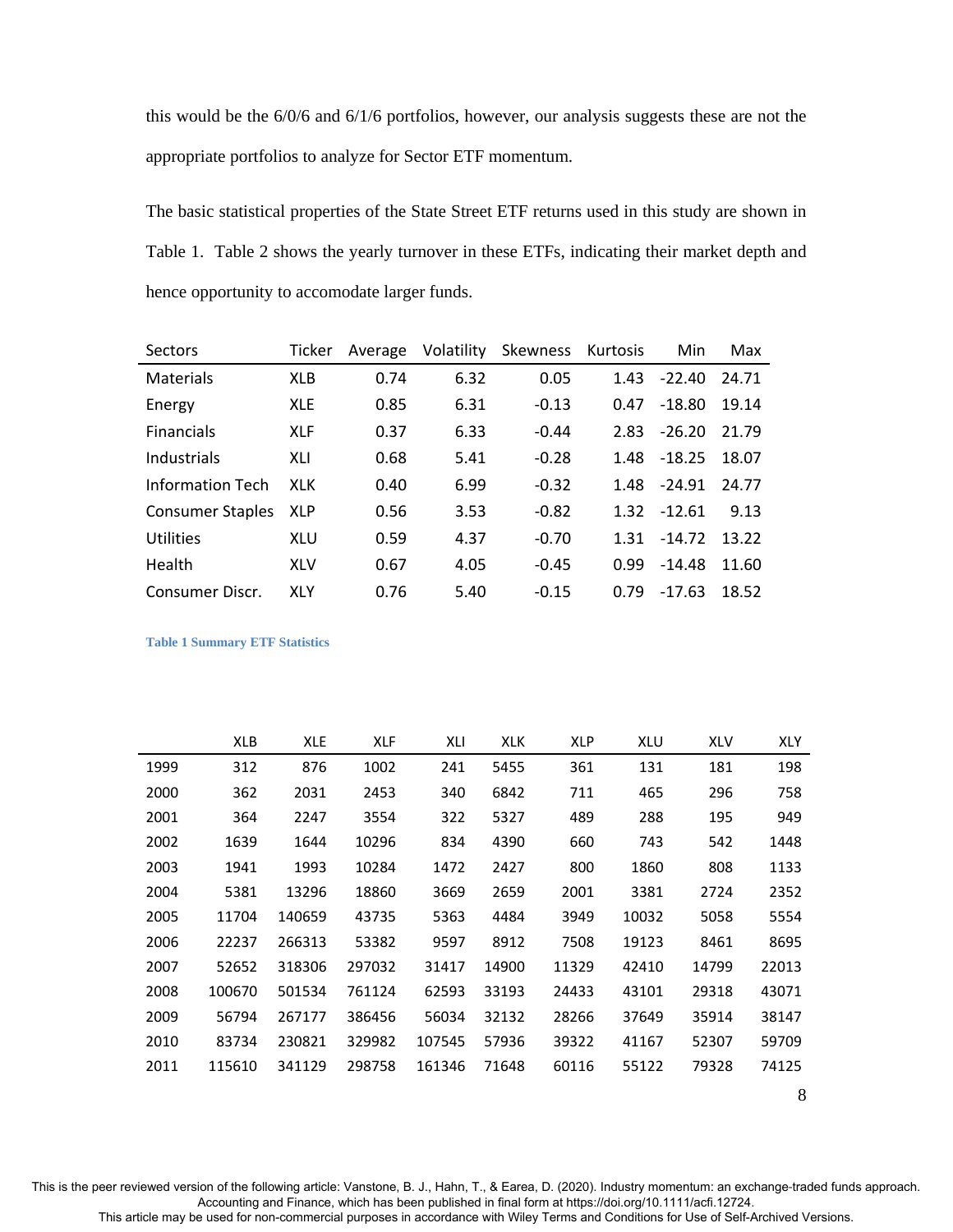|      |  | 2012 71353 208761 226847 114458 61329 46951 54879 51058 62419     |  |  |  |
|------|--|-------------------------------------------------------------------|--|--|--|
| 2013 |  | 60837 197917 205932 102716 56175  80543  87962  79516  74325      |  |  |  |
| 2014 |  | 69529 322137 197402 132148 73133  82158  121194  128430  100215   |  |  |  |
|      |  | 2015 62881 332382 213668 145398 99613 104534 138279 207364 123659 |  |  |  |

**Table 2 Dollar turnover in ETFs by year (millions)** 

## 4 **Results**

-

The primary motivation of this paper is to investigate the investment performance of momentum strategies using Sector ETFs, and to determine whether the beneficial performance aspects of industry stock momentum can be captured using these highly liquid **ETFs** 

## **4.1 Momentum Returns**

We use the J/S/K notation to describe the formation of the ETF momentum portfolios, with J/S/K ranging from [3,6,9,12,15,18,21,24]/[0,1]/[3,6,9,12,15,18,21,24], leading to a total of 128 portfolios.<sup>2</sup>

Table 4 presents the Winner-Minus-Loser (WML) monthly mean returns for each of the 64 momentum portfolios with S=0 (no skipped month) and Table 4 presents the same data for the momentum portfolios with  $S=1$ . Each J/K cell presents the raw mean return (WML) along with the respective *t*-statistics and *p*-values for that J/K portfolio combination. In all results presented \*\* represents statistical significance at the 1% level and \* represents statistical significance at the 5% level. Table 3 and Table 4 confirm the presence of the momentum effect among the Sector ETFs.

 $2^2$  In producing these results, we long(short) the top(bottom) Sector ETF. We also calculate performance for forming equally weighted momentum portfolios by taking long(short) positions in the top 2(bottom 2) Sector ETFs and confirm that our conclusions are not materially affected. Results are available on request from the authors.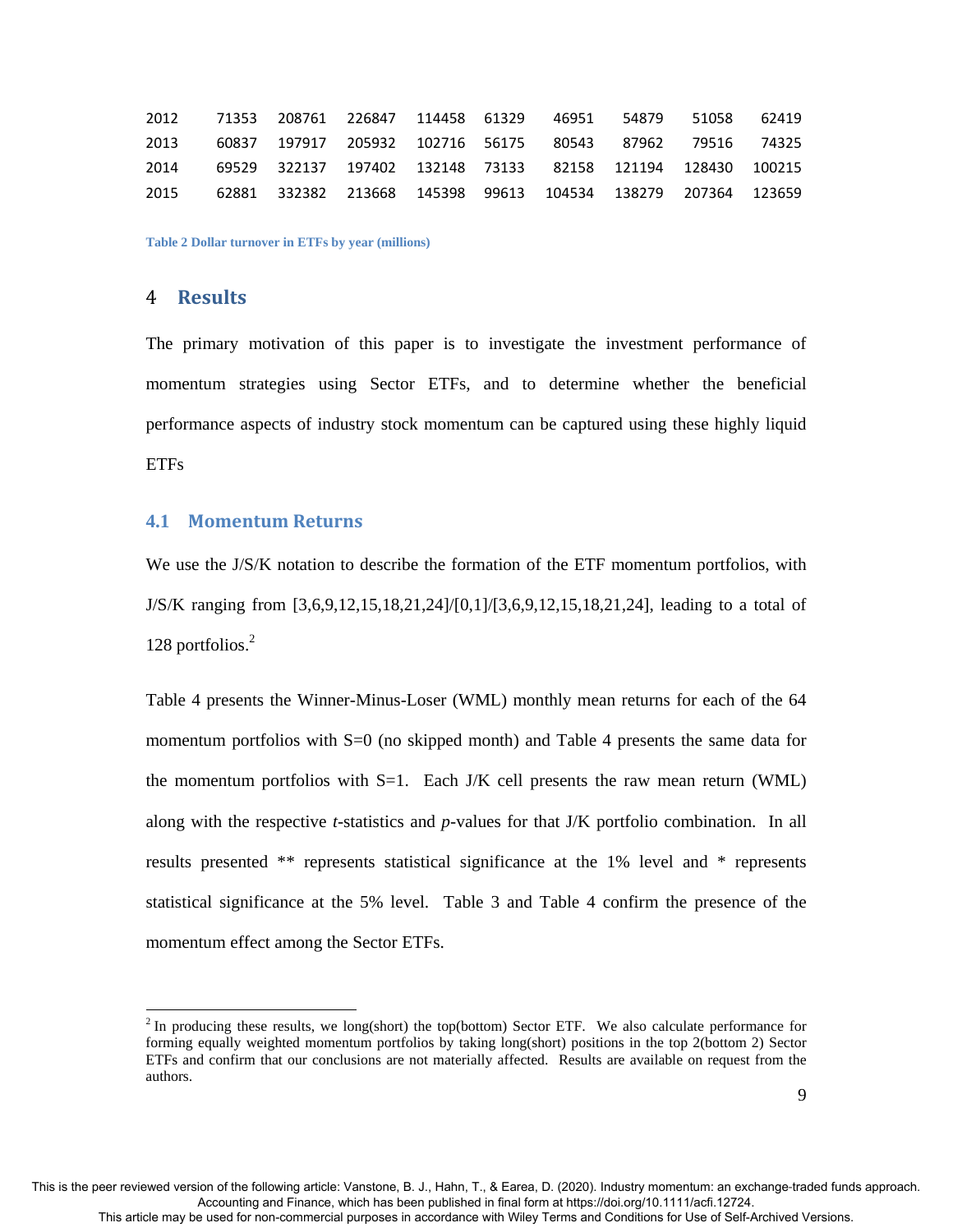Stock momentum is normally considered as a medium-term effect, with  $J \& K$  usually profitably ranging between 6 and 18 months. In such cases, the 6/6 portfolio normally represents the typical result. Table 3 and Table 4 show a completely different profile. Although there is a significant spike at the 6/6 portfolio in both tables, Table 6 later shows that the abnormal return at the 6/6 portfolios does not survive HAC corrected risk adjustment. Based on the academic evidence surrounding stock momentum, the natural choice would be to invest in 6/6 portfolios. In strong contrast to typical stock momentum portfolios, the real area of interest here is the portfolios formed with a much longer lookback and holding period. As the length of the lookback period increases, the raw returns monotonically increase. As the length of the holding period increases, the raw returns monotonically increase, in contrast with the findings of M&G where industry momentum within stocks is strongest at the short term horizons.

Further, it appears there is no real distinction in returns between portfolios that skip a month  $(S=1)$  and those that do not  $(S=0)$  between their ranking and formation periods. The S=1 portfolios are certainly more forgiving from a practical perspective, allowing a portfolio manager more than enough time to form the required portfolios, and also satisfying market microstructure concerns.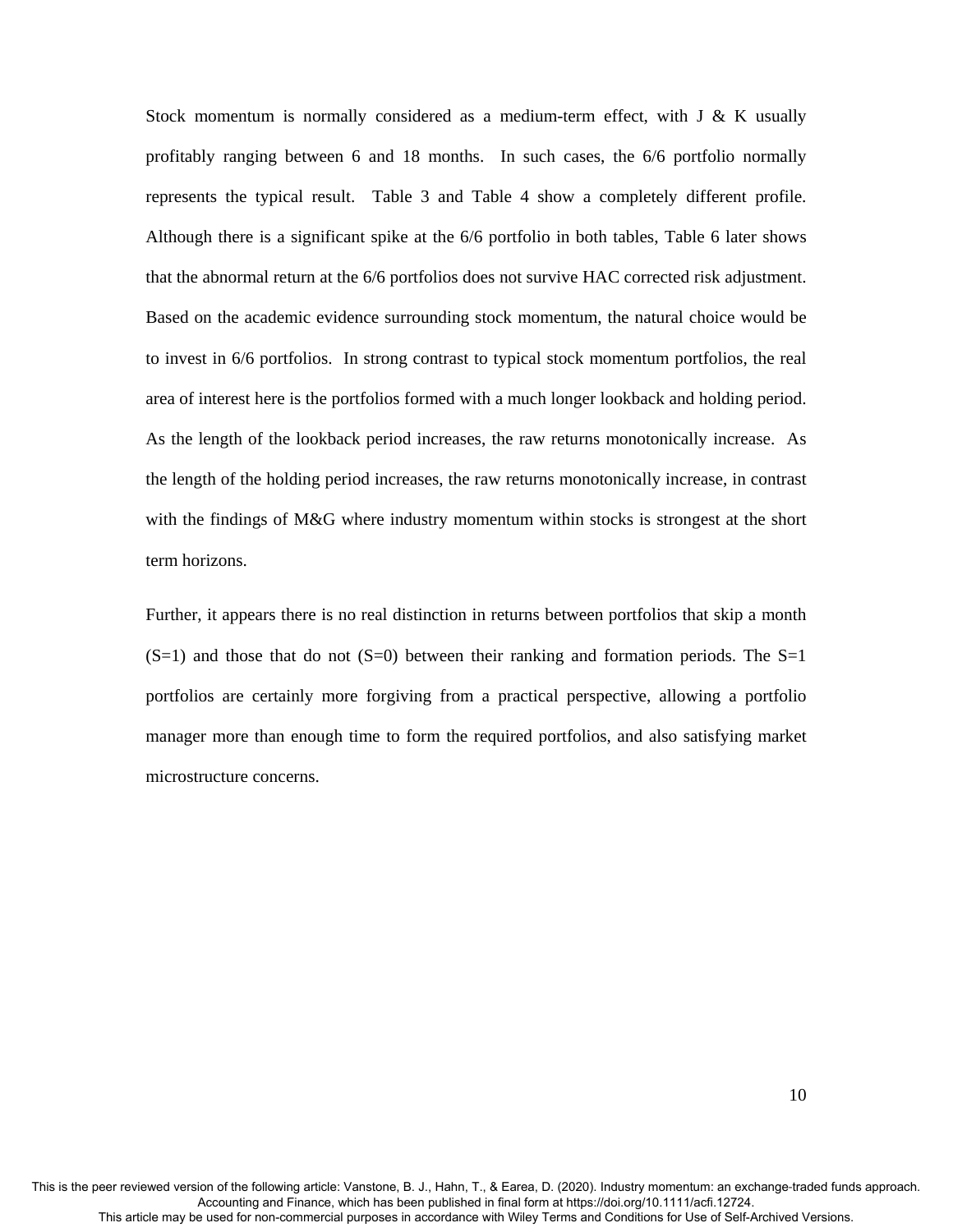|     | K <sub>3</sub>             | K6                        | K9                          | K12                         | K15                         | K18                         | K21                        | K24                         |
|-----|----------------------------|---------------------------|-----------------------------|-----------------------------|-----------------------------|-----------------------------|----------------------------|-----------------------------|
| J3  | $-0.0005 - 0.1876(0.8514)$ | 0.0009 0.4779 (0.6332)    | $0.0013$ 0.7951 (0.4276)    | 0.0006 0.3915 (0.6959)      | $-0.0007 - 0.5563(0.5787)$  | $-0.0011 - 0.9408(0.3480)$  | $-0.0006 - 0.5434(0.5875)$ | $-0.0006 - 0.6112(0.5419)$  |
| J6  | 0.0017 0.5974 (0.5509)     | 0.0041 2.0783 (0.0390) *  | $0.0032$ 1.9763 (0.0496) *  | 0.0020 1.3581 (0.1761)      | 0.0009 0.6719 (0.5025)      | 0.0009 0.7397 (0.4605)      | 0.0011 1.0345 (0.3023)     | 0.0011 1.0487 (0.2958)      |
| J9  | 0.0035 1.2005 (0.2314)     | 0.0014 0.6765 (0.4995)    | 0.0004 0.2075 (0.8359)      | $-0.0012 -0.7942(0.4281)$   | $-0.0009 - 0.7071(0.4804)$  | $-0.0008 - 0.6846$ (0.4945) | $-0.0008 - 0.7053(0.4816)$ | $-0.0002 - 0.2063(0.8368)$  |
| J12 | 0.0022 0.7550 (0.4512)     | 0.0019 0.9307 (0.3532)    | 0.00080.4386(0.6615)        | 0.0008 0.5149 (0.6072)      | 0.00050.4049(0.6861)        | $-0.0001 - 0.0598(0.9524)$  | 0.0003 0.2640 (0.7921)     | 0.0010 0.9378 (0.3497)      |
| J15 | 0.0014 0.4620 (0.6447)     | 0.0005 0.2507 (0.8024)    | 0.0015 0.9782 (0.3293)      | 0.0013 0.9639 (0.3364)      | 0.00080.6744(0.5010)        | $0.0012$ 1.0591 (0.2911)    | $0.0013$ 1.2670 (0.2069)   | 0.0017 1.6656 (0.0977)      |
| J18 | 0.0023 0.7639 (0.4459)     | 0.0038 2.0101 (0.0459) *  | $0.0048$ 3.2645 (0.0013) ** | $0.0041$ 3.2687 (0.0013) ** | $0.00383.2535(0.0014)$ **   | $0.00353.2721(0.0013)$ **   | $0.00363.5030(0.0006)$ **  | $0.00373.8355(0.0002)$ **   |
| J21 | 0.0049 1.7636 (0.0795)     | 0.0055 3.0883 (0.0023) ** | $0.0054$ 3.9199 (0.0001) ** | 0.0054 4.4973 (0.0000) **   | $0.0050$ 4.7327 (0.0000) ** | $0.00485.0367(0.0000)$ **   | $0.00475.2741(0.0000)**$   | $0.00505.9759(0.0000)$ **   |
| J24 | $0.0055$ 2.0122 (0.0457) * | $0.00573.1637(0.0018)$ ** | $0.0063$ 4.5053 (0.0000) ** | $0.0059$ 4.8880 (0.0000) ** | $0.005653599(0.0000)$ **    | $0.00555.9382(0.0000)$ **   | $0.0056666161(0.0000)$ **  | $0.0058$ 7.5057 (0.0000) ** |

#### **Table 3 WML Mean Returns (S=0)**

|     | K <sub>3</sub>           | K6                          | K <sub>9</sub>              | K12                         | K15                          | K18                        | K21                         | K24                         |
|-----|--------------------------|-----------------------------|-----------------------------|-----------------------------|------------------------------|----------------------------|-----------------------------|-----------------------------|
| J3  | 0.0007 0.2377 (0.8123)   | 0.0007 0.3557 (0.7225)      | 0.0014 0.8223 (0.4120)      | 0.0000 0.0130 (0.9897)      | $-0.0012 - 0.8814(0.3793)$   | -0.0010 -0.8251 (0.4104)   | $-0.0005 -0.5120(0.6093)$   | $-0.0007 - 0.7094(0.4790)$  |
| J6  | 0.0032 1.0870 (0.2784)   | $0.0047$ 2.4248 (0.0163) *  | 0.0031 1.8677 (0.0634)      | 0.0014 0.9805 (0.3281)      | $0.0008$ $0.6529$ $(0.5147)$ | 0.0011 0.9813 (0.3278)     | 0.0014 1.2527 (0.2120)      | 0.0011 1.1053 (0.2706)      |
| J9  | 0.00240.8293(0.4080)     | 0.0004 0.1789 (0.8582)      | $-0.0006 - 0.3541(0.7237)$  | $-0.0013 - 0.8859(0.3769)$  | $-0.0011 - 0.8312(0.4070)$   | -0.0009 -0.7137 (0.4764)   | $-0.0006 - 0.4801(0.6318)$  | $-0.0003 - 0.2633(0.7926)$  |
| J12 | 0.00070.2283(0.8196)     | 0.0005 0.2416 (0.8094)      | 0.0002 0.1299 (0.8968)      | 0.0001 0.0344 (0.9726)      | $0.0001$ $0.0516$ $(0.9589)$ | $-0.0002 -0.1399$ (0.8889) | 0.0004 0.3760 (0.7074)      | 0.0009 0.8170 (0.4151)      |
| J15 | 0.0009 0.3175 (0.7512)   | 0.0013 0.6725 (0.5021)      | 0.0015 1.0189 (0.3096)      | 0.0013 0.9950 (0.3211)      | $0.0010$ $0.8684$ (0.3864)   | 0.0013 1.2678 (0.2066)     | 0.0015 1.4986 (0.1359)      | 0.0017 1.8264 (0.0696)      |
| J18 | $0.0051$ 1.7525 (0.0814) | $0.0049$ 2.7302 (0.0070) ** | $0.0055$ 3.9722 (0.0001) ** | $0.0043$ 3.5318 (0.0005) ** | $0.0041$ 3.6084 (0.0004) **  | $0.00373.6705(0.0003)$ **  | $0.0039$ 4.1137 (0.0001) ** | $0.0040$ 4.3781 (0.0000) ** |
| J21 | 0.0058 2.1123 (0.0361) * | $0.0059$ 3.2914 (0.0012) ** | $0.0057$ 4.1264 (0.0001) ** | 0.0053 4.4720 (0.0000) **   | $0.0050$ 4.6524 (0.0000) **  | $0.00475.0338(0.0000)**$   | $0.00495.6529(0.0000)$ **   | $0.0052$ 6.5354 (0.0000) ** |
| J24 | $0.0044$ 1.6310 (0.1047) | 0.0057 3.1778 (0.0018) **   | $0.0059$ 4.3368 (0.0000) ** | $0.0058$ 4.8440 (0.0000) ** | $0.00545.2365(0.0000)**$     | $0.00545.9001(0.0000)$ **  | $0.0056657529(0.0000)$ **   | $0.0058$ 7.5855 (0.0000) ** |

**Table 4 WML Mean Returns (S=1)** 

11

This is the peer reviewed version of the following article: Vanstone, B. J., Hahn, T., & Earea, D. (2020). Industry momentum: an exchange‐traded funds approach. .2724.Accounting and Finance, which has been published in final form at https://doi.org/10.1111/acfi.12724<br>.This article may be used for non-commercial purposes in accordance with Wiley Terms and Conditions for Use of Self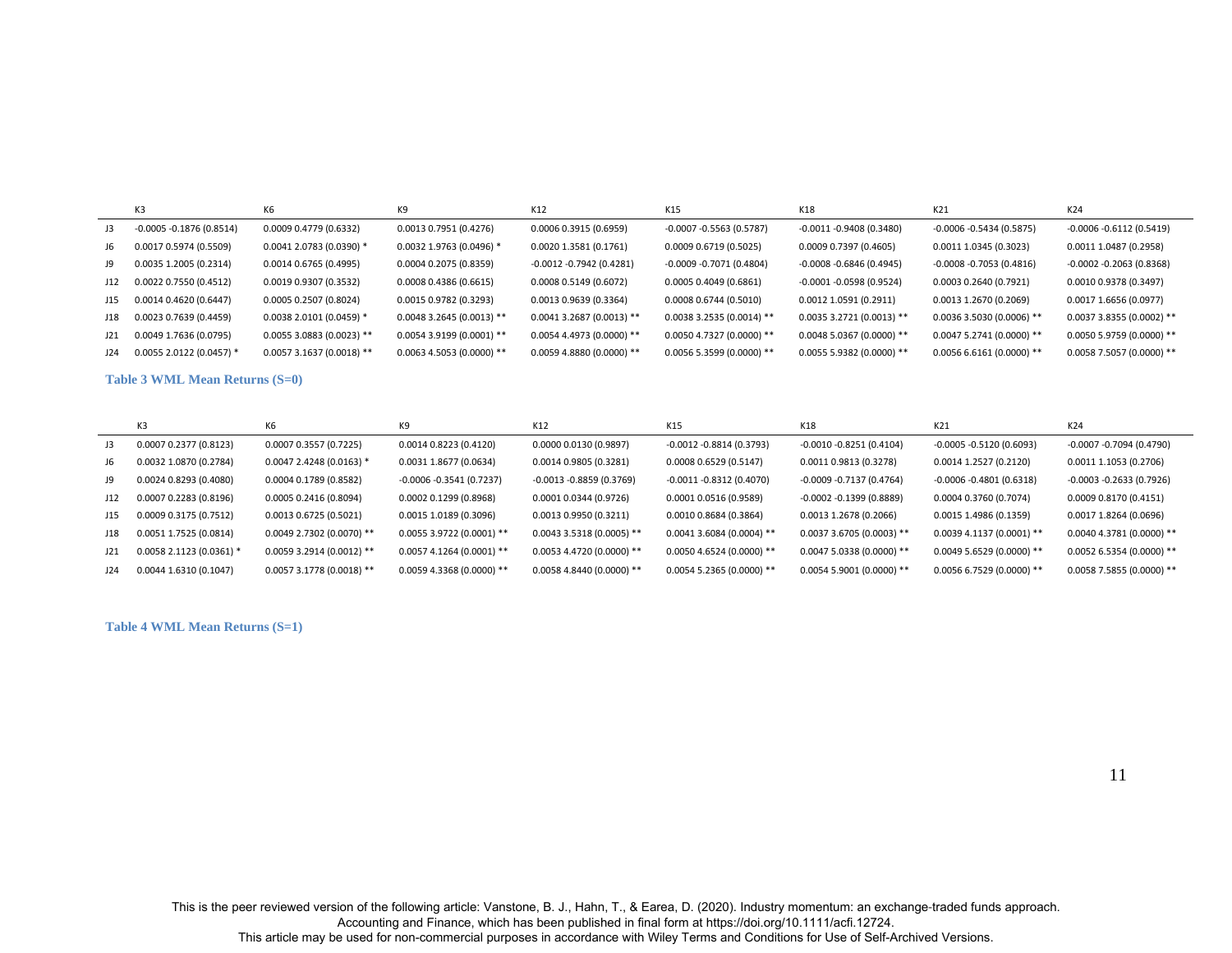A traditional stock momentum paper would present detailed analysis of the 6/0/6 and 6/1/6 portfolios, but Table 3 and Table 4 suggest the 24/0/24 and 24/1/24 should be studied instead. The 24/24 portfolio returns are far more unexpected and far more interesting to a portfolio manager, representing a configuration with high raw returns and reduced turnover. Table 5 presents the Winner, Loser and WML returns for these portfolio subsets.

| Portfolio  | J S K                                                     |  |    | Mean   |         | D                  |      |  | J S K   | Mean   |         | p      |
|------------|-----------------------------------------------------------|--|----|--------|---------|--------------------|------|--|---------|--------|---------|--------|
| Winner     | 24 0                                                      |  | 24 | 0.0114 | 10.8345 | 0.0000             |      |  | 24 1 24 | 0.0115 | 11.0361 | 0.0000 |
| Loser      | 24 0                                                      |  | 24 | 0.0056 | 5.0557  | 0.0000             | 24 1 |  | 24      | 0.0057 | 5.1904  | 0.0000 |
| <b>WML</b> | 24 0 24                                                   |  |    | 0.0058 | 7.5057  | $0.0000$   24 1 24 |      |  |         | 0.0058 | 7.5855  | 0.0000 |
|            | Table 5 Winner, Loser, and WML for 24/[0,1]/24 portfolios |  |    |        |         |                    |      |  |         |        |         |        |

## **4.2 Risk**

The returns presented above represent the raw returns to the momentum portfolios. It is clearly of interest if the returns represent abnormal returns, that is returns above the risk free rate and adjusted for market risk.

The risk in this paper present the returns within the Sector ETF momentum portfolios adjusted for risk from the CAPM perspective. Further, for the 24/1/24 portfolio, the January effect and the effect of the GFC are also considered.

As momentum portfolios are overlapping, all regression statistics are corrected using a heteroscedasticity-and-autocorrelation-consistent (HAC) estimate of the variance, as in Cooper et al (Cooper, Guttierrez Jr, and Hameed 2004), specifically using pre-whitening and a lag set to the holding period (K) minus one.

## **4.2.1 CAPM**

The CAPM regression model is used to determine whether momentum strategies carry additional risk, with market and risk free returns retrieved from Kenneth French's website (French 2016).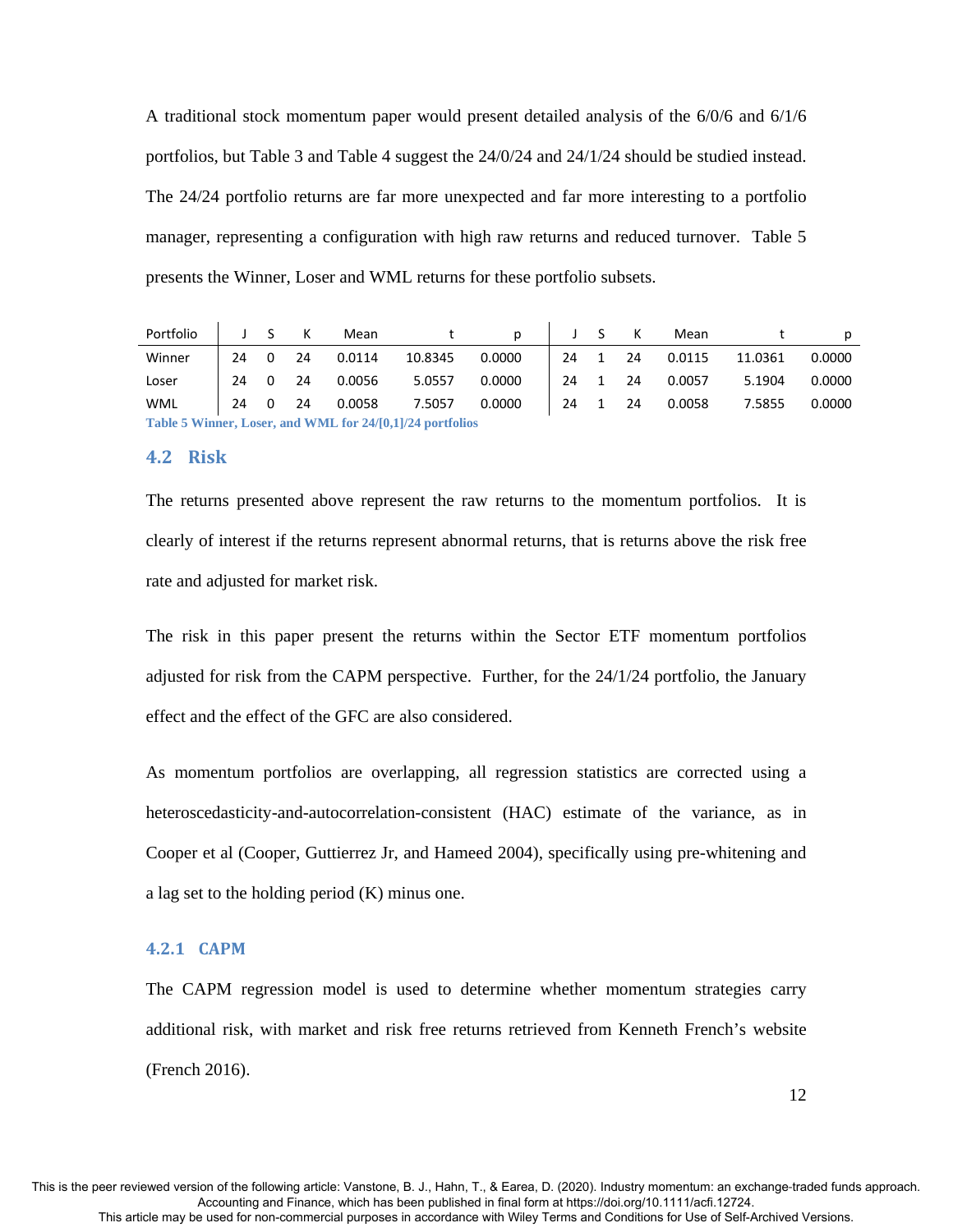Table 6 presents the HAC adjusted CAPM risk adjusted returns  $(\alpha_p)$  for each portfolio. Here we see the traditional 6/1/6 portfolio has not survived risk adjustment, however, the portfolios formed with longer J lookback periods have performed well after risk adjustment.

|     | K <sub>3</sub> | K6         | K9                                       | K12          | K15          | K18          | K21          | K24          |
|-----|----------------|------------|------------------------------------------|--------------|--------------|--------------|--------------|--------------|
| J3  | $+0.0008$      | $+0.0056$  | $+0.0096$                                | $-0.0074$    | $-0.0314$    | $-0.0440$    | $-0.0462$    | $-0.0549$    |
| J6  | $+0.0105$      | $+0.0274$  | $+0.0236$                                | $+0.0063$    | $-0.0062$    | $-0.0054$    | $-0.0037$    | $-0.0061$    |
| 19  | $+0.0074$      | $+0.0003$  | $-0.0115$                                | $-0.0283$    | $-0.0352$    | $-0.0420$    | $-0.0450$    | $-0.0423$    |
| J12 | $+0.0017$      | $+0.0011$  | $-0.0024$                                | $-0.0088$    | $-0.0133$    | $-0.0253$    | $-0.0191$    | $-0.0133$    |
| J15 | $+0.0032$      | $+0.0075$  | $+0.0125$                                | $+0.0122$    | $+0.0090$    | $+0.0141$    | $+0.0170$    | $+0.0200$    |
| J18 | $+0.0157$      | $+0.0306$  | $+0.0538*$                               | $+0.0566*$   | $+0.0684*$   | $+0.0659$ *  | $+0.0718$    | $+0.0815$    |
| J21 | $+0.0198$      | $+0.0411*$ | $+0.0605$ **                             | $+0.0753$ ** | $+0.0851$ ** | $+0.0835**$  | $+0.0940**$  | $+0.1111**$  |
| J24 | $+0.0168$      | $+0.0417*$ | $+0.0649$ **                             | $+0.0844$ ** | $+0.0916$ ** | $+0.0972$ ** | $+0.1136$ ** | $+0.1295$ ** |
|     |                |            | Table 6 CAPM Risk-adjusted returns (S=1) |              |              |              |              |              |

Table 7 and Table 8 present the same portfolios as in Table 6. Table 7 and Table 8 break up the portfolio returns to those achieved pre- and post-2008 to give additional insight into robustness of results. We find that the longer J and K portfolios survive CAPM risk adjustment both pre and post 2008, and the risk adjusted returns again monotonically increase with increasing J and K specifications.

|     | K3             | K6        | K9                                                | K12         | K15        | K18          | K21        | K24          |
|-----|----------------|-----------|---------------------------------------------------|-------------|------------|--------------|------------|--------------|
| J3  | $+0.0124$      | $+0.0176$ | $+0.0056$                                         | $-0.0123$   | $-0.0382$  | $-0.0478$    | $-0.0584$  | $-0.0527$    |
| J6  | $+0.0234$      | $+0.0381$ | $+0.0316$                                         | $+0.0208$   | $+0.0103$  | $+0.0095$    | $+0.0172$  | $+0.0227$    |
| J9  | $+0.0113$      | $+0.0092$ | $-0.0040$                                         | $-0.0195$   | $-0.0226$  | $-0.0237$    | $-0.0185$  | $-0.0137$    |
| J12 | $+0.0075$      | $+0.0041$ | $-0.0110$                                         | $-0.0146$   | $-0.0094$  | $-0.0081$    | $+0.0038$  | $+0.0137$    |
| J15 | $+0.0109$      | $+0.0040$ | $-0.0023$                                         | $+0.0098$   | $+0.0182$  | $+0.0245$    | $+0.0276$  | $+0.0302$    |
| J18 | $+0.0140$      | $+0.0209$ | $+0.0488$                                         | $+0.0599$   | $+0.0718$  | $+0.0691$    | $+0.0736$  | $+0.0749$    |
| J21 | $+0.0183$      | $+0.0400$ | $+0.0582$                                         | $+0.0740$   | $+0.0827$  | $+0.0781$    | $+0.0820$  | $+0.0882*$   |
| J24 | $+0.0201$      | $+0.0442$ | $+0.0618*$                                        | $+0.0821$ * | $+0.0843*$ | $+0.0822*$   | $+0.0856*$ | $+0.0991*$   |
|     |                |           | Table 7 Pre-2008 CAPM Risk-adjusted returns (S=1) |             |            |              |            |              |
|     | K <sub>3</sub> | K6        | K9                                                | K12         | K15        | K18          | K21        | K24          |
| 3   | $-0.0083$      | $-0.0079$ | $+0.0075$                                         | +0.0397     | $-0.0520$  | $-0.0636$    | $+0.0405$  | $+0.0805$    |
| 6   | $-0.0110$      | $+0.0170$ | $+0.0243$                                         | $+0.0003$   | $-0.0916$  | $-0.0179$    | $+0.0634$  | $+0.0829$    |
| 9   | $+0.0035$      | $+0.0160$ | $+0.0017$                                         | $-0.0298$   | $-0.0891$  | $-0.1064$ ** | $-0.0794$  | $+0.0152$    |
| 12  | $+0.0030$      | $+0.0172$ | $+0.0582$                                         | +0.0757     | $+0.0027$  | $-0.0400$    | $+0.0189$  | $+0.1177$    |
| 15  | $-0.0006$      | $+0.0365$ | $+0.0778$                                         | $+0.0800$   | $+0.0068$  | $+0.0425$    | $+0.1402*$ | $+0.2253$ ** |
|     |                |           |                                                   |             |            |              |            |              |

<sup>13</sup> 

This is the peer reviewed version of the following article: Vanstone, B. J., Hahn, T., & Earea, D. (2020). Industry momentum: an exchange‐traded funds approach. Accounting and Finance, which has been published in final form at https://doi.org/10.1111/acfi.12724.

This article may be used for non-commercial purposes in accordance with Wiley Terms and Conditions for Use of Self-Archived Versions.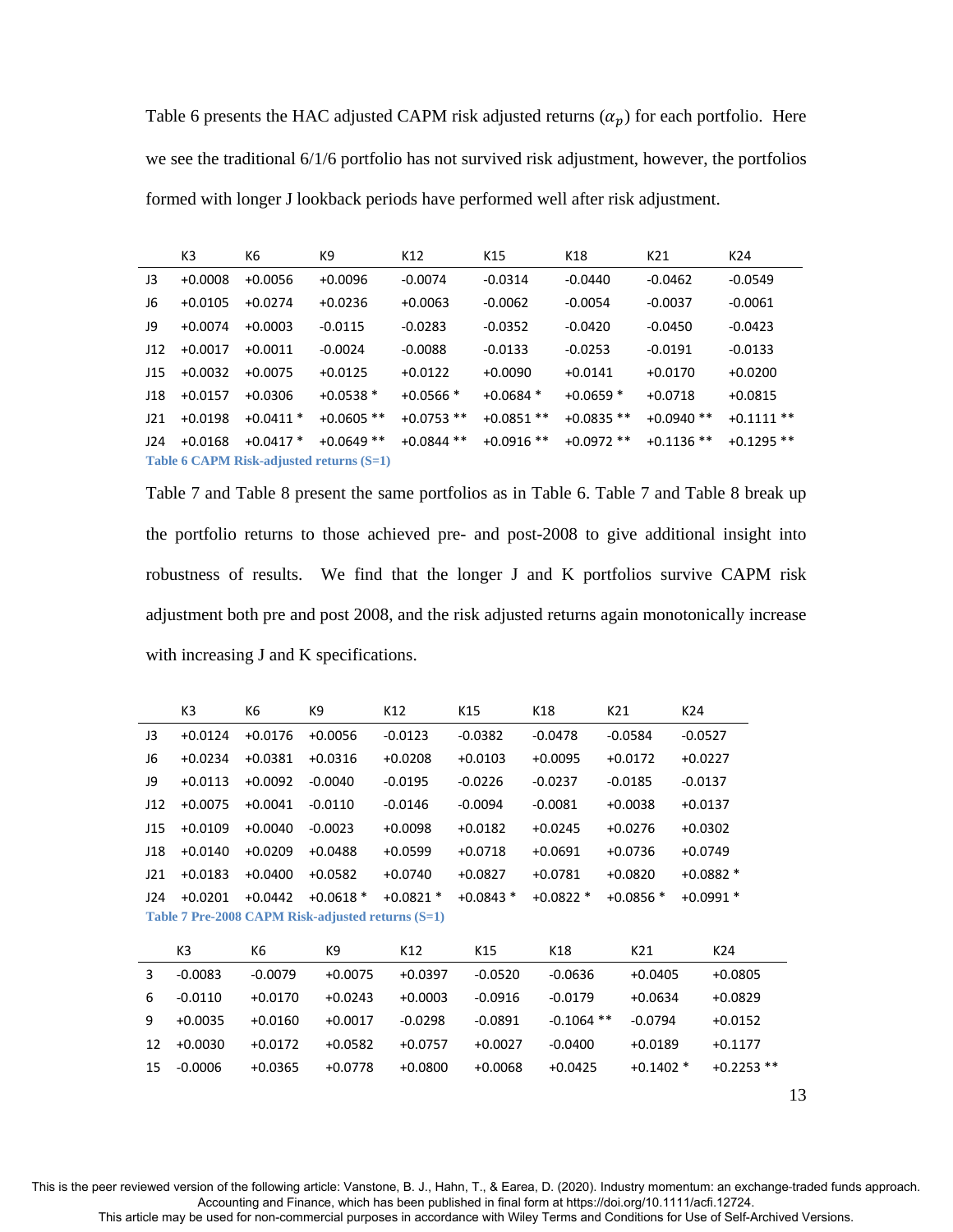+0.0289 \* +0.0637 \* +0.0810 \* +0.1022 \* +0.1267 \* +0.1632 \*\* +0.2269 \*\* +0.3561 \*\* +0.0216 +0.0439 +0.0505 +0.0875 +0.0860 +0.0993 +0.1983 \* +0.3319 \*\* +0.0141 +0.0423 +0.0733 +0.1139 \* +0.1301 +0.1726 \* +0.3030 \*\* +0.4049 \*\* **Table 8 Post-2008 CAPM Risk-adjusted returns (S=1)** 

We conclude that the longer specification J and K Sector ETF portfolios show positive, statistically significant excess returns after adjusting for risk, both pre and post GFC.

The 24/1/24 portfolio is clearly the portfolio to analyse further. It represents the ideal case of a low turnover, easily implemented investment strategy. A large number of simulations was performed to identify this portfolio combination, however, the results retain statistical significance even after applying a Bonferroni correction.

The remainder of the risk section of this paper focuses on the 24/1/24 portfolio.

## **4.2.2 January Effect**

It is common to test for the January effect when evaluating abnormal returns to investment strategies. The January effect describes a seasonal increase in stock prices during the month of January, often attributed to year end tax motivated selling. Market and risk free returns are retrieved from Kenneth French's website (French 2016).

The HAC adjusted January Effect regression showed a statistically significant  $\alpha = 0.1307$ (p=0.0014), and no significant loadings on any of the  $\beta$  coefficients, indicating the 24/1/24 portfolio returns are significant even after accounting for the January Effect.

The mean return for all January months was 0.128, while the mean return for non-January months was 0.140. We conclude there is no January effect present in the 24/1/24 portfolio.

## **4.2.3 GFC Effect**

14 The GFC period represented a time of extreme stress for the global markets. As a response to the crisis, regulators around the world implemented short-selling bans. For managers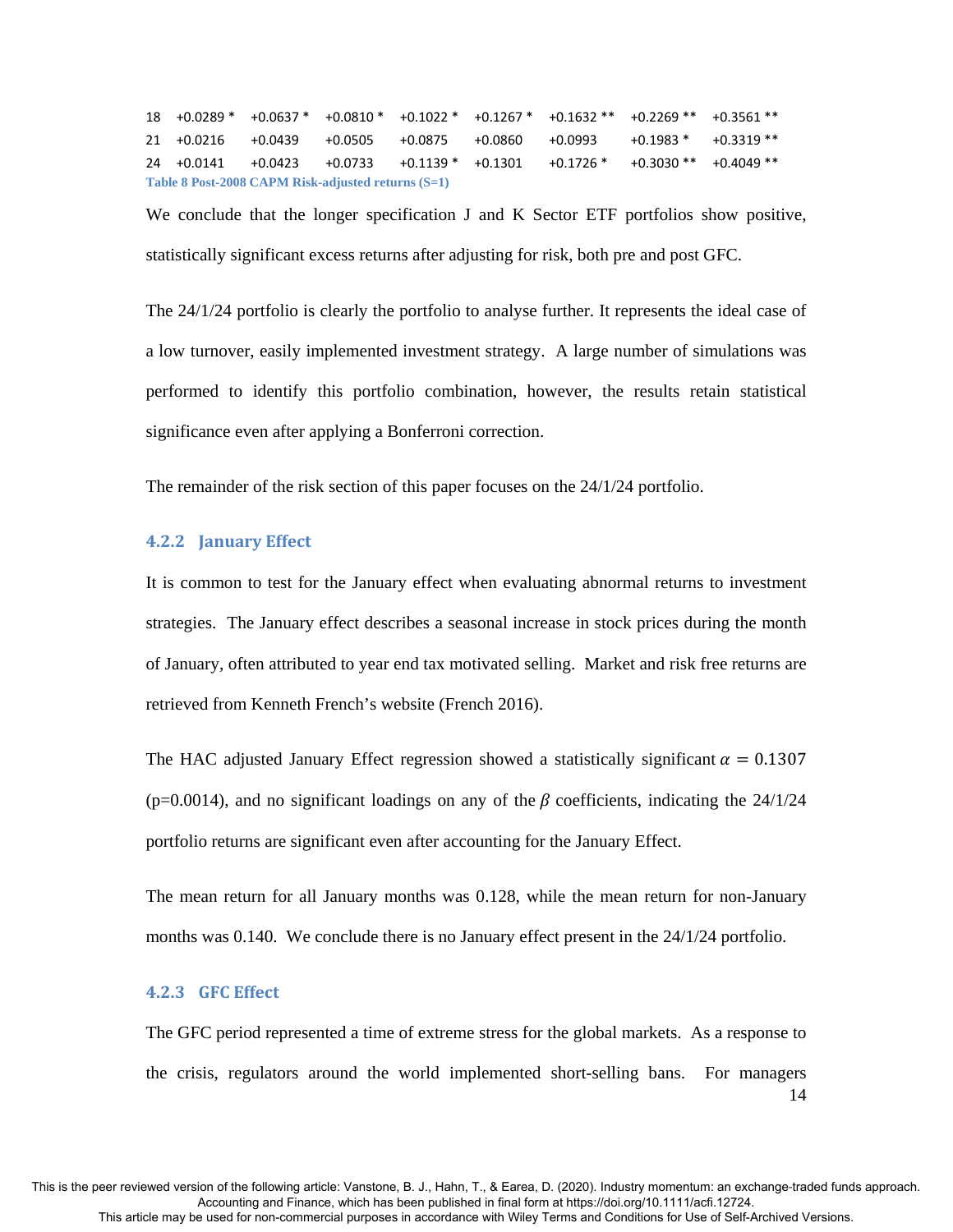implementing momentum portfolios, this ban would have essentially prevented short positions. In the US, these short bans were implemented during August and September 2008 (Bohl, Klein, and Siklos 2014).

Market and risk free returns are retrieved from Kenneth French's website (French 2016)., and a three factor dummy variable is used for the GFC condition to isolate returns pre-GFC, during the GFC short selling ban, and post-GFC.

The HAC adjusted GFC regression showed a statistically significant  $\alpha = 0.1059$  (p=0.0208). It also showed a significant loading on the GFC dummy variable  $\beta_{gfc} = 0.1259$  (p=0.0431), indicating returns during the GFC were different from returns both pre and post GFC. The results also showed that the returns in the post-GFC period were not statistically different from the returns in the pre-GFC period.

Prior work on isolating the effect of the GFC period on stock momentum portfolios has shown the GFC to have a particularly significantly negative effect on returns (Vanstone and Hahn 2015). This does not appear to have been the case within the Sector ETF momentum portfolios.

## 5 **Conclusions**

Sector ETF momentum is very different in character to stock momentum. In a typical stock momentum portfolio, the abnormal returns area of the portfolio space is characterized by intermediate J and K values, with the 6/6 portfolio normally representing the idealized portfolio. As 6/6 is the expected abnormal returns area for stock momentum portfolios, and we see a significant raw return for the 6/6 sector ETF momentum portfolios, it seems likely that some portfolio managers are already managing ETF momentum portfolios the same way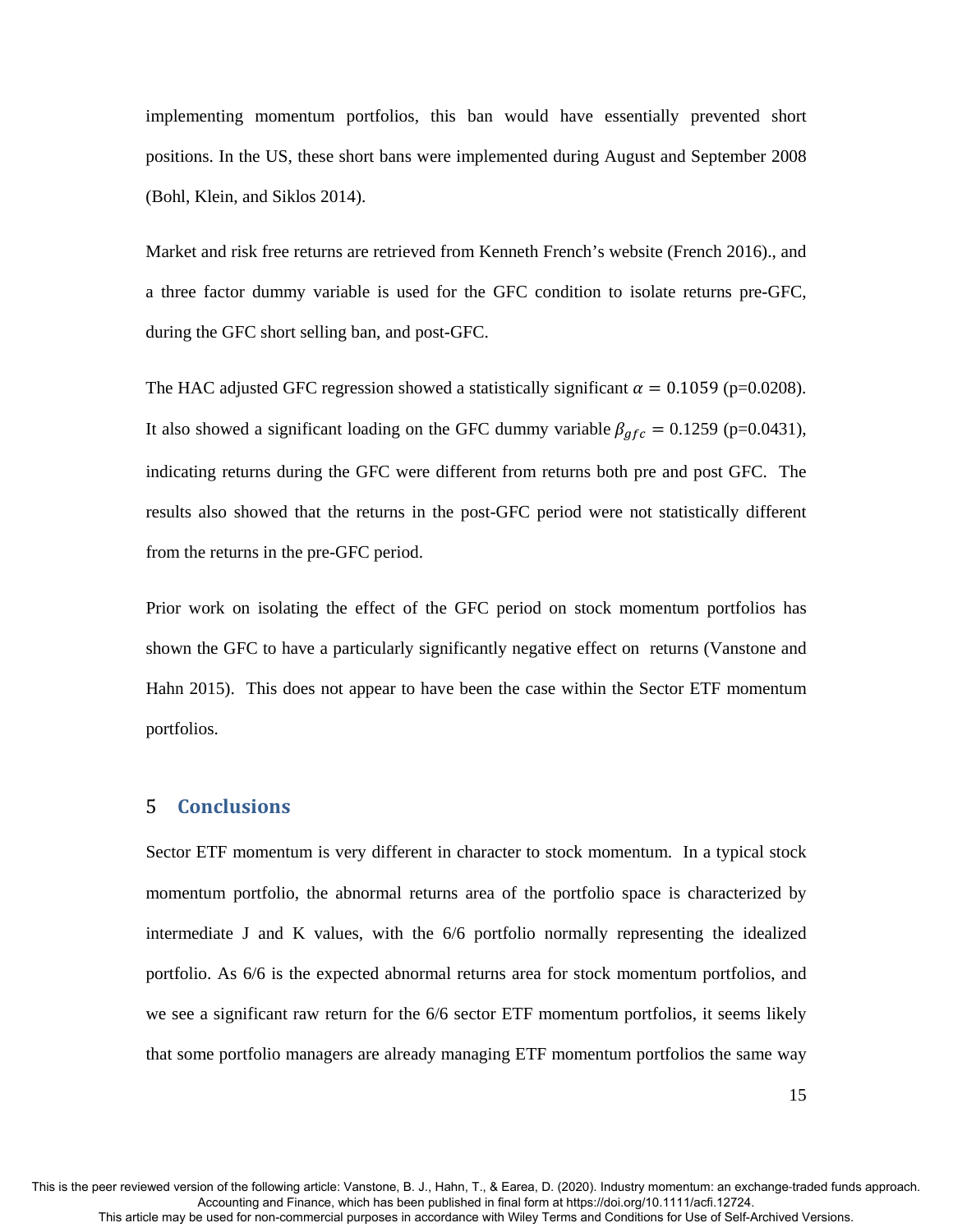as they manage stock momentum portfolios. However, in sector ETF momentum portfolios, significant raw returns at the 6/6 portfolio do not survive risk adjustment.

The motivation of this paper was to investigate the investment performance of industry momentum strategies using ETFs, and to determine whether the beneficial aspects of industry momentum as described by M&G could be captured using Sector ETFs with a substantially reduced turnover and implementation cost.

Overall we find support for Sector ETF momentum. There are pockets of true outperformance that cluster in longer specifications of J and K, and these are clearly exposed in this research. Our results suggest that the abnormal returns portfolio space in Sector ETF portfolios is better characterized by longer timeframe J and K values, with the 24/1/24 portfolio representing the ideal portfolio. Similar to M&G, we find the portfolio returns are predominantly driven by the winner portfolio. The 24/1/24 portfolio is robust, has low turnover and statistically significant abnormal returns after adjusting for market risk. The 24/1/24 portfolio does not derive its excess returns from the January Effect, and it did not suffer during the GFC.

Indeed, implementing an industry momentum portfolio approach using Sector ETFs would appear to be a profitable, untapped opportunity for portfolio managers.

## 6 **Future Work**

There is an increasing focus on both momentum investing and Exchange Traded Funds in the funds management space. There are now ETFs available over a vast range of indices, stocks and commodities, raising the prospect of moving momentum from a traditional stock investment anomaly to a much larger universe of investable products.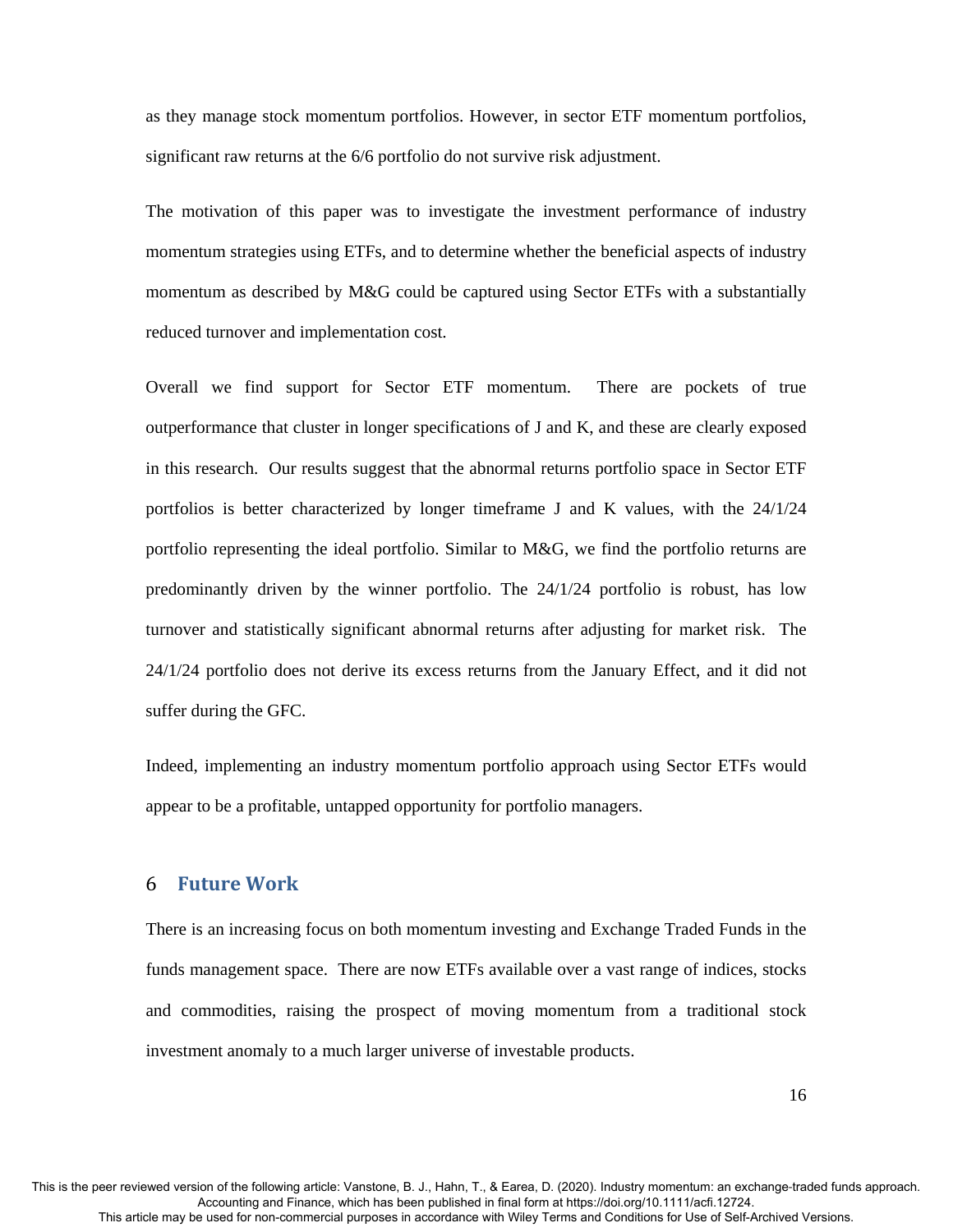The next step for this work is to investigate the idea of global momentum portfolios, using a combination of international index, sector and industry ETFs.

# 7 **Acknowledgements**

The data used in this research was supplied by Bloomberg. The authors also gratefully acknowledge Professor Tom Smith for his helpful comments and suggestions.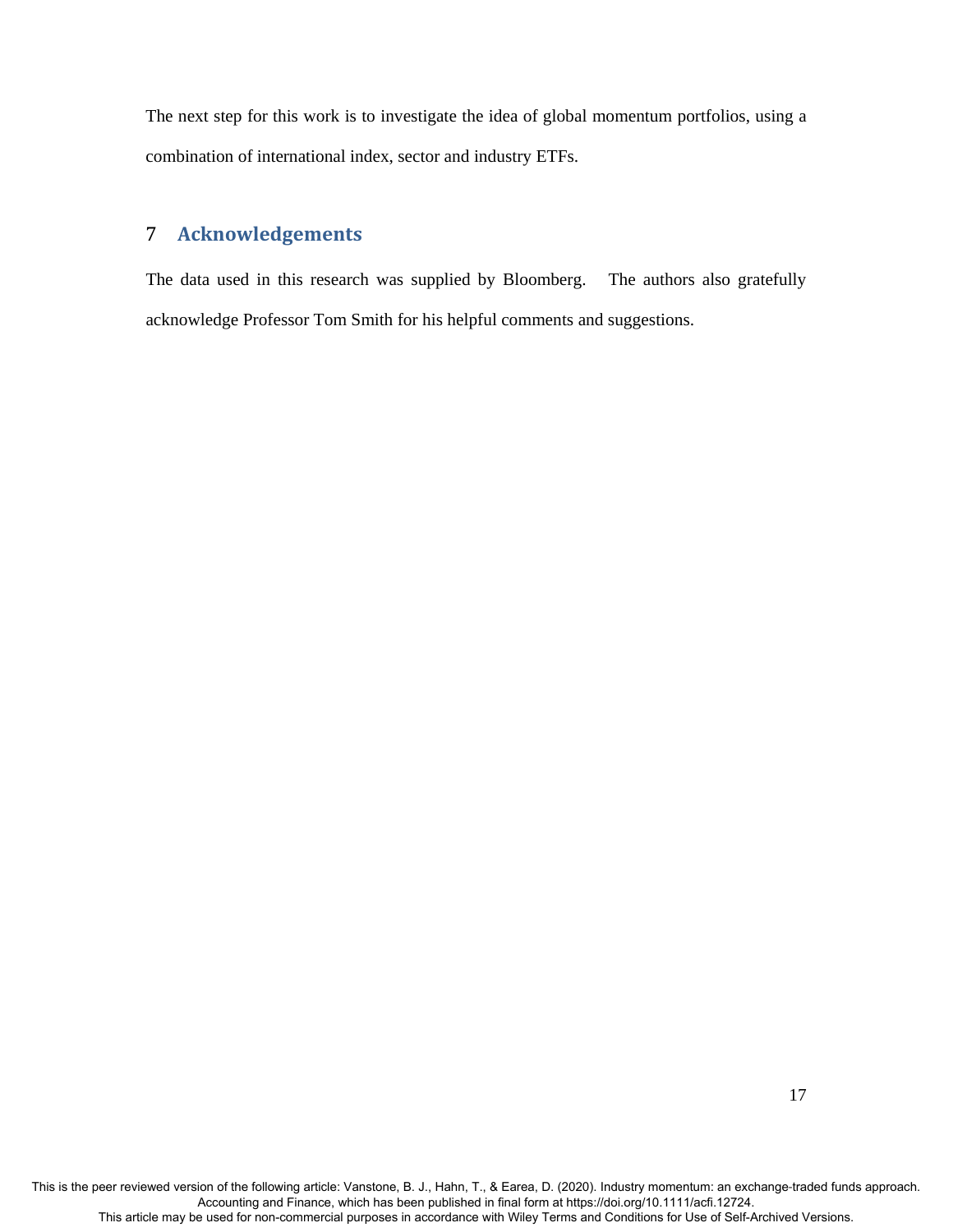## 8 **Bibliography**

- Andreu, L., L. Swinkels, and L. Tjong‐A‐Tjoe, 2013, Can exchange traded funds be used to exploit industry and country momentum?, *Financial Markets and Portfolio Management* 27, 127‐ 148.
- Asness, C., 1994, Variables that explain stock returns, (University of Chicago.
- Asness, C., J. Liew, and R. Stevens, 1997, Parallels between the cross‐sectional predictability of stock and country returns, *The Journal of Portfolio Management* 23, 79‐87.
- Asness, C., T. Moskowitz, and L. H. Pedersen, 2013, Value and Momentum Everywhere, *Journal of Finance* 68, 929‐985.
- Avramov, D., and R. Wermers, 2006, Investing in mutual funds when returns are predictable, *Journal of Financial Economics* 81, 339‐377.
- Beracha, E., and H. Skiba, 2011, Momentum in Residential Real Estate, *Journal of Real Estate Finance & Economics* 43, 299‐320.
- Bhojraj, S., and B. Swaminathan, 2006, Macromomentum: returns Predictability in International Equity Indices, *Journal of Business* 79, 429‐451.
- Blitz, D., and P. V. Vliet, 2008, Global Tactical Cross‐Asset Allocation: Applying Value and Momentum across Asset Classes, *Journal of Portfolio Management* 35, 23‐38.
- Bohl, M. T., A. C. Klein, and P. L. Siklos, 2014, Short‐selling bans and institutional investors' herding behaviour: Evidence from the global financial crisis, *International Review of Financial Analysis* 33, 262‐269.
- Boni, L., and K. L. Womack, 2006, Analysts, Industries, and Price Momentum, *The Journal of Financial and Quantitative Analysis* 41, 85‐109.
- Breloer, B., H. Scholz, and M. Wilkens, 2014, Performance of international and global equity mutual funds: Do country momentum and sector momentum matter?, *Journal of Banking & Finance* 43, 58‐77.
- Burch, T. R., and B. Swaminathan, Are Institutions Momentum Traders? , available from https://ssrn.com/abstract=291643
- Chan, K., A. Hameed, and W. Tong, 2000, Profitability of momentum strategies in the international equity markets, *Journal of Financial and Quantitative Analysis* 35, 153‐172.
- Chen, Z., Y. Wu, and H. Zhang, Productivity, Asset Returns, and International Index Momentum, available from https://ssrn.com/abstract=1106807
- Chui, A. C. W., S. Titman, and K. C. J. Wei, 2003, Intra‐industry momentum: the case of REITs, *Journal of Financial Markets* 6, 363‐387.
- Cooper, M. J., R. C. Guttierrez Jr, and A. Hameed, 2004, Market States and Momentum, *The Journal of Finance* 59, 1345‐1365.
- De Jong, J. C., and S. G. Rhee, 2008, Abnormal returns with momentum/contrarian strategies using exchange‐traded funds, *Journal of Asset Management* 9, 289‐299.
- Demirer, R., D. Lien, and H. Zhang, 2015, Industry herding and momentum strategies, *Pacific‐Basin Finance Journal* 32, 95‐110.
- Dimkpah, Y., and C. Ngassam, 2013, The Rise in Equity Exchange Traded Funds (ETFs): The Case of Momentum?, *Academy of Accounting and Financial Studies Journal* 17, 95.
- Dolvin, S., and J. Kirby, 2011, Momentum Trading in Sector ETFs, *The Journal of Index Investing* 2, 50‐ 57.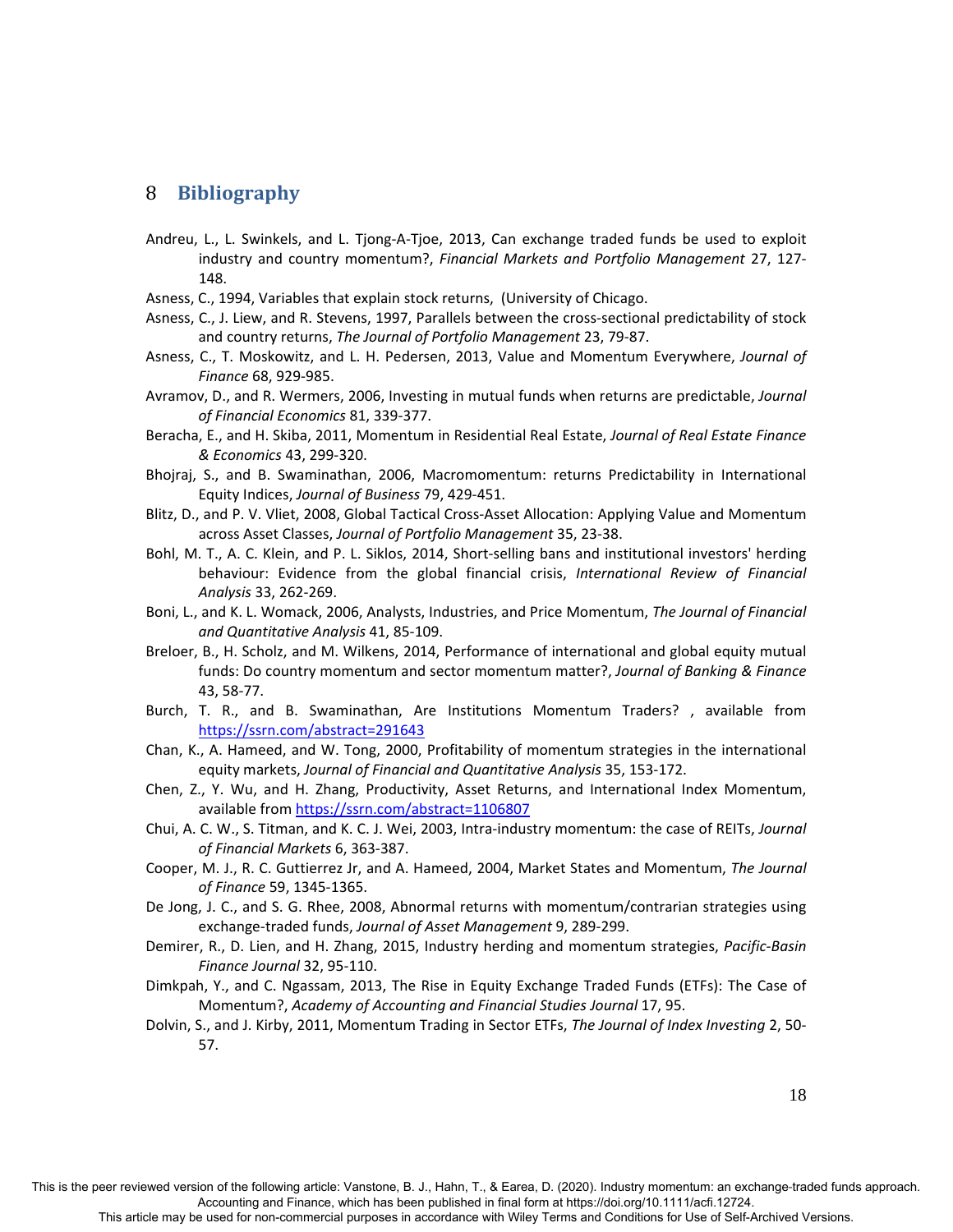- Du, D., and K. Denning, 2005, Industry momentum and common factors, *Finance Research Letters* 2, 107‐124.
- Du, D., and B. Watkins, 2007, When competing momentum hypotheses really do not compete: How the sources of momentum profits change through time, *Journal of Economics and Business* 59, 2007.
- French, K., Current Research Returns, available from http://mba.tuck.dartmouth.edu/pages/faculty/ken.french/data\_library.html
- Griffin, J. M., S. Ji, and J. S. Martin, 2004, Global Momentum Strategies: A Portfolio Perspective, *The Journal of Portfolio Management* 31, 23‐39.
- Griffin, J. M., X. Ji, and J. S. Martin, 2003, Momentum Investing and Business Cycle Risk: Evidence from Pole to Pole, *The Journal of Finance* 58, 2515‐2547.
- Gupta, K., S. Locke, and F. Scrimgeour, 2010, International comparison of returns from conventional, industrial and 52‐week high momentum strategies, *Journal of International Financial Markets, Institutions and Money* 20, 423‐435.
- Jegadeesh, N., and S. Titman, 1993, Returns to buying winners and selling losers: Implications for stock market efficiency, *Journal of Finance* 48, 65‐91.
- Jostova, G., S. Nikolova, A. Philipov, and C. W. Stahel, 2013, Momentum in Corporate Bond Returns, *The Review of Financial Studies* 26, 1649‐1693.
- Kalotychou, E., S. K. Staikouras, and G. Zhao, 2014, The role of correlation dynamics in sector allocation, *Journal of Banking & Finance* 48, 1‐12.
- Kaminsky, G., R. K. Lyons, and S. L. Schmukler, 2004, Managers, investors, and crises: mutual fund strategies in emerging markets, *Journal of International Economics* 64, 113‐134.
- Li, B., T. Stork, D. Chai, M. S. Ee, and H. N. Ang, 2014, Momentum effect in Australian Equities: Revists, armed with short‐selling ban and risk factors, *Pacific‐Basin Finance Journal* 27, 19‐31.
- Madura, J., and M. K. Bers, 2002, The performance persistence of foreign closed‐end funds, *Review of Financial Economics* 11, 263‐285.
- Madura, J., and T. Ngo, 2008, Pricing Behaviour of Exchange Traded Funds, *Journal of Economics and Finance* 32, 1‐23.
- Menkhoff, L., L. Sarno, M. Schmeling, and A. Schrimpf, 2012, Currency momentum strategies, *Journal of Financial Economics* 106, 660‐684.
- Menkhoff, L., and M. Schmeling, Industry Momentum and Behavioral Limits to Arbitrage, available from 10.1.1.194.8325.pdf at citseerx.ist.psu.edu
- Miffre, J., and G. Rallis, 2007, Momentum Strategies in Commodity Futures Markets, *Journal of Banking & Finance* 31, 1863‐1886.
- Moskowitz, T. J., and M. Grinblatt, 1999, Do Industries Explain Momentum?, *The Journal of Finance* 54, 1249‐1290.
- Naranjo, A., and B. Porter, 2010, Risk factor and industry effects in the cross‐country comovement of momentum returns, *Journal of International Money and Finance* 29, 275‐299.
- Narayan, P. K., H. A. Ahmed, S. S. Sharma, and P. K. P., 2014, How profitable is the Indian stock market?, *Pacific‐Basin Finance Journal* 30, 44‐61.
- Nijman, T., L. Swinkels, and M. Verbeek, 2004, Do countries or industries explain momentum in Europe?, *Journal of Empirical Finance* 11, 461‐481.
- O'Neal, E., 2000, Industry momentum and sector mutual funds, *Financial Analysts Journal* 56, 37‐49.
- Okunev, J., and D. White, 2003, Do momentum‐based strategies still work in foreign currency markets?, *Journal of Financial and Quantitative Analysis* 38.
- Rouwenhorst, K. G., 1998, International Momentum Strategies, *Journal of Finance* 53, 267‐284.
- Rouwenhorst, K. G., 1999, Local return factors and turnover in emerging stock markets, *Journal of Finance* 54, 1439‐1464.